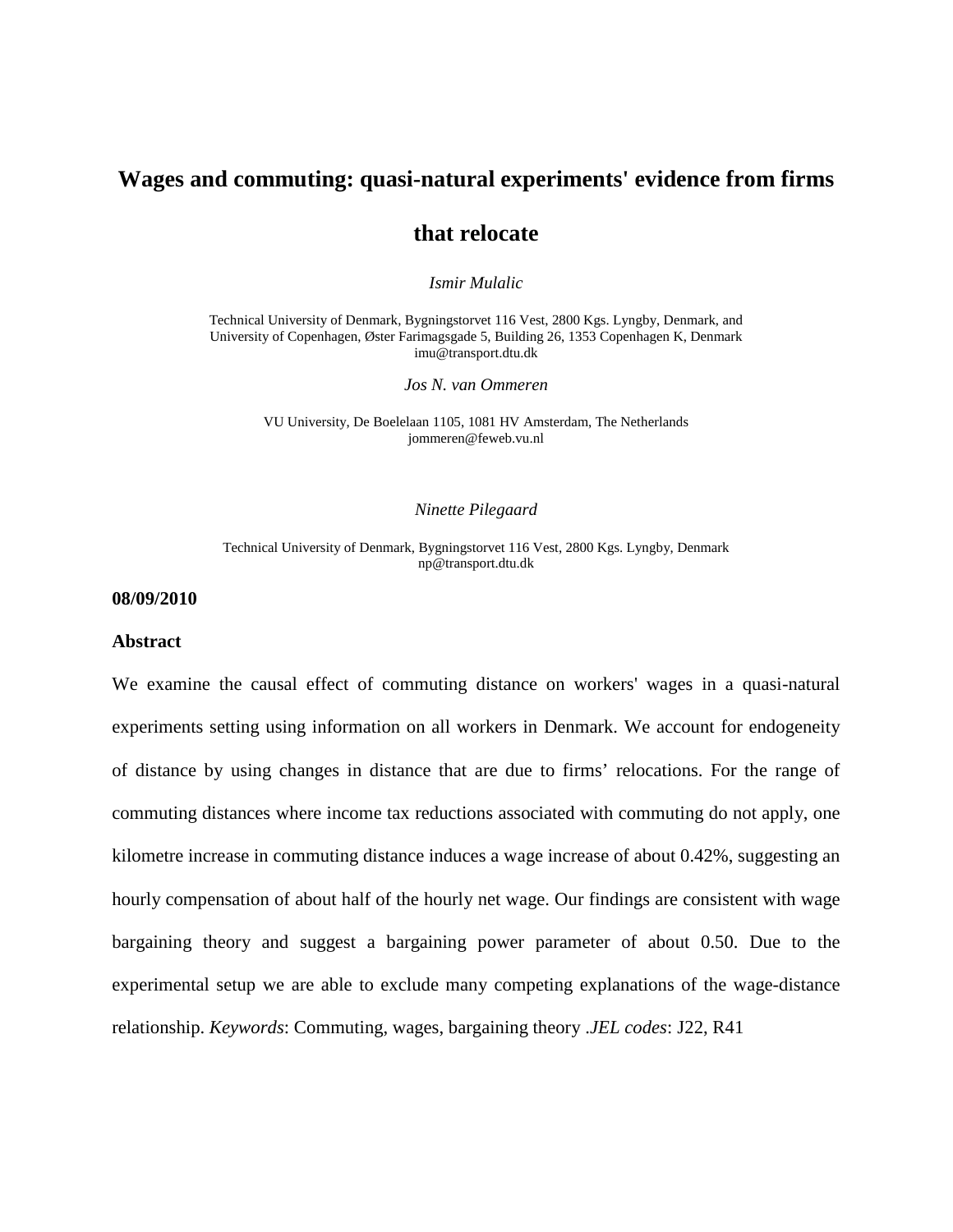#### **1. Introduction**

-

This paper examines the causal effect of commuting distance on wages from a wage bargaining perspective. One of the main issues we are concerned with is that distance may be endogenous with respect to wages. This is relevant because the literature emphasizes that it is not an easy task to find valid instruments for commuting distance, as it is related to labour and residence locations behaviour (Manning, 2003; Gubits, 2004). As emphasised by Manning (2003), but also in the literature study by Gibbons and Machin (2006), despite the large number of studies there is essentially no direct empirical evidence of the causal effect of commuting costs on wages. There are a number of reasons why the effect of the length of the commute on wages is of interest (for a review see Gibbons and Machin, 2006).

Evidence on equilibrium relationships between wages and commuting is informative about the frictions in the labour market that transport infrastructure may help to alleviate. In a competitive labour market without search frictions, firms do not determine wage levels based on the worker's commuting distance (as it is based on the worker's productivity level). If firms pay compensating wages for longer commutes, then firms must enjoy some monopsony power in the labour market which allows them to pay wages below marginal product. In a wage bargaining context with job search frictions, workers with long commuting distances are able to bargain for higher wages, because their opportunity costs of staying with the firm are less than those for other workers. To be more precise, a range of bargaining models imply that workers will get a fixed share of their commuting costs reimbursed through higher wages (e.g. Marimom and Zilibotti, 1999; Van Ommeren and Rietveld,  $2005$ ).<sup>1</sup> This share is determined by the degree of employer market power, which plays a major role in a wide range of bargaining models

<sup>&</sup>lt;sup>1</sup> Wage compensation does not occur when workers with long commutes are fully compensated in the housing market through lower housing prices (see Zenou, 2009). We control for housing market compensation by keeping residential location constant.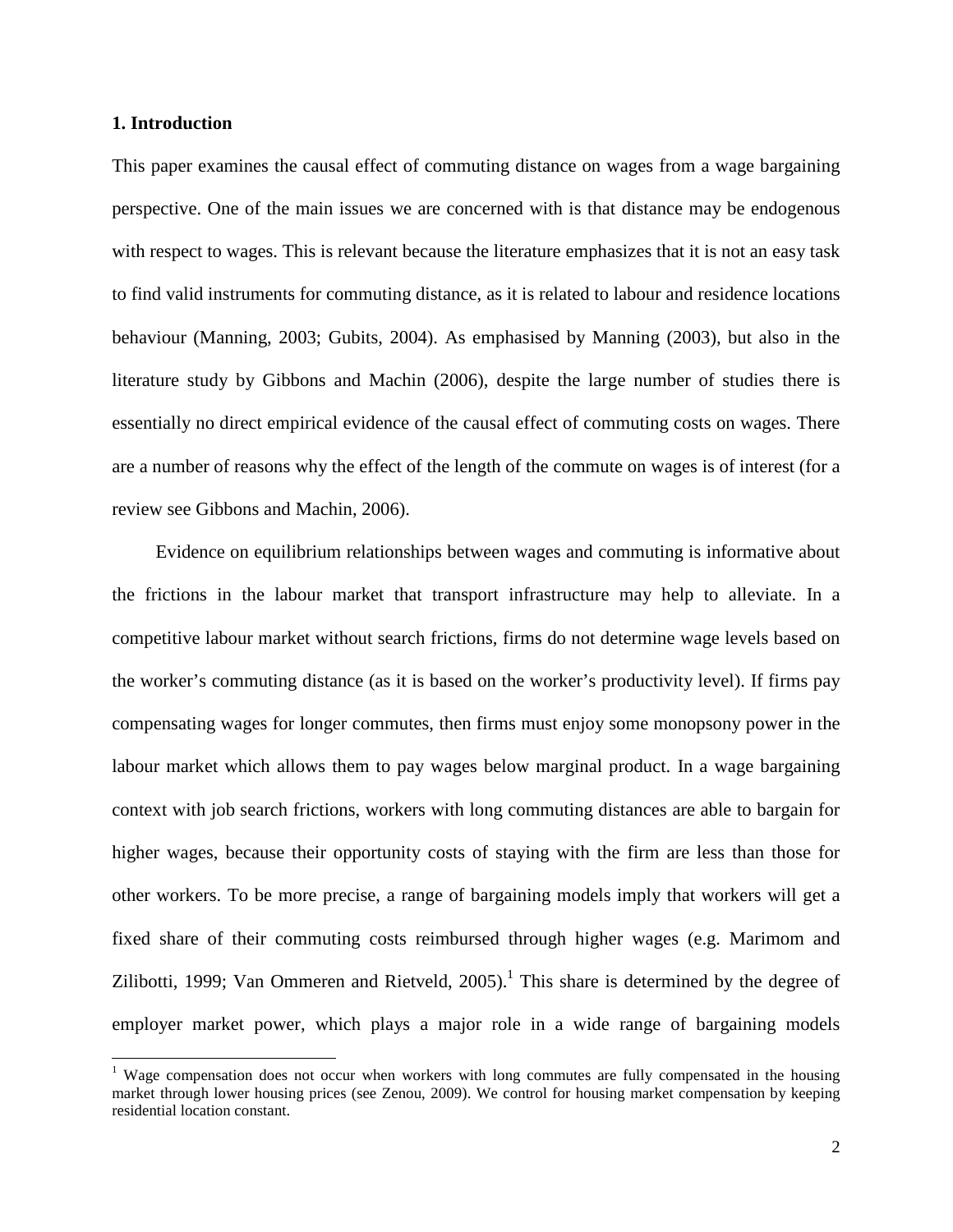(Pissarides, 2000). In a competitive labour market, employers have no market power, so the share is zero. In a market where employers have full market power, the share is one (and worker receive a wage which makes them indifferent between working and being unemployed), so workers receive full compensation. There is virtually no direct evidence on what an appropriate value of this share (equivalent to the bargaining power parameter) should be (see e.g. Shimer, 2005; Mortensen and Nagypal, 2007; and Gertler et al., 2008). It is one of the objectives of the current paper to determine the magnitude of this share for Denmark.<sup>2</sup> Evidence on a causal effect of the commuting distance on the wage implies that workers receive (a part) of their total commuting costs (inclusive time costs) reimbursed through higher wages.

The effect of the length of the commute on wages is also relevant in the context of income taxation. Income tax reductions for workers with a long commute can be found in many European countries (see Potter et al., 2006). In Denmark, workers with a one-way commute that exceeds 12.5 kilometres (about 50% of all workers) are entitled to a tax reduction. This tax reduction is based on a deduction that aims to compensate for monetary expenses associated with commuting per kilometre, i.e. fuel expenses, vehicle amortisation expenses, etc.<sup>3</sup> More precisely, in 2003 the workers were entitled to deduct 3.2 DKK per daily one-way kilometre for commutes between 12.5 and 50 kilometres and 1.6 DKK for longer commutes from taxable gross income.<sup>4</sup> On average, these reductions imply an increase in net wage of about 33% of the reduction, so

 $2$  Since the early 1980s, the Danish labour market has experienced a trend towards more decentralized bargaining regime based on flexible wage structures, inequality, and market-induced restraint (Iversen, 1996). Given the flexible wage structures in Denmark, individual unions and their employer counterparts determine the general wage level, while the workers bargain for additional bonuses at the level of firm, so the overall wage level is bargained at the individual level. In addition, the Danish labour market is relatively flexible, i.e. worker turnover is relatively high (Mortensen, 2001) and the high level of turnover applies to most categories of employees and is not caused by a minor share of (unskilled) workers being extremely mobile (Madsen, 2002).

 $3$  Employers seldomly reimburse commuting expenses explicitly (viz. through a fringe benefit), so we ignore this issue. Approximately 0.3% of workers have access to a company car. Including or excluding these workers does not affect estimation results.

<sup>&</sup>lt;sup>4</sup> One DKK is approximately 0.13€. In 2005, per daily one-way kilometre the tax deductions were 3.36 DKK and 1.68 DKK respectively.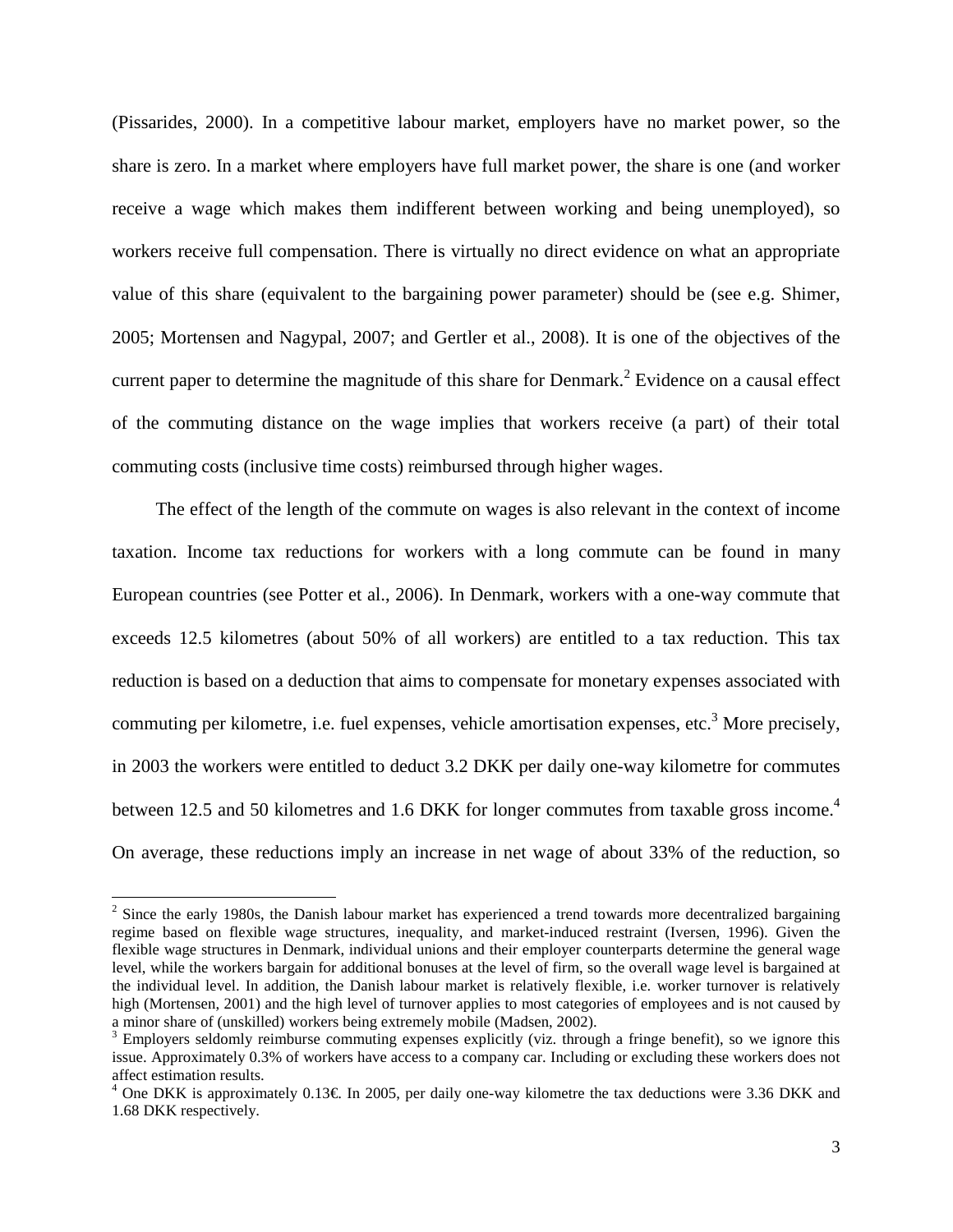1.06 and 0.53 DKK per daily one-way kilometre respectively. This is substantial, as it implies an average net wage compensation of about 1.23% and 3.60% for commuting distances of respectively 12.5 and 50 one-way commuting kilometres (the average wage per working day was 1,114 DKK).

Despite the large theoretical and empirical debate around the relationship between wages and the length of the commute, it is maybe surprising that there is an absence of accurate empirical estimates of the *causal* effect of the length of the commute on wages (see e.g. Zax, 1991; Manning, 2003). Hence, there is a knowledge gap between the theoretical and empirical literature. We aim to fill this gap in the literature by estimating the *causal* effect of workers' commuting distance on wages. We estimate (reduced-form) panel data models using matched data from workers and firms for Denmark. We are interested in two types of effects of commuting distance on wages. So, we discuss (i) the effect of commuting distance on wages for the range in commuting distance where the income tax reduction is not applicable (where the effect refers to overall (time and monetary) costs associated with commuting), and (ii) the effect where income tax reduction is applicable (where the effect refers principally to time costs losses associated with commuting).

Our study deals with a range of statistical difficulties that have not been properly addressed in the literature by making use of exogenous changes in commuting distance due to firm relocations, which fits in the literature of quasi-natural experiments. Therefore, our study strongly contrasts with previous studies. Our estimates can be interpreted from a wage bargaining perspective, whereas interpretation of previous studies, mainly based on cross-section data, is not straightforward, because of alternative explanations (see e.g. Zax, 1991; White, 1977; Benito and Oswald, 1999; Manning, 2003; Simonsohn, 2006). In principle, in addition to the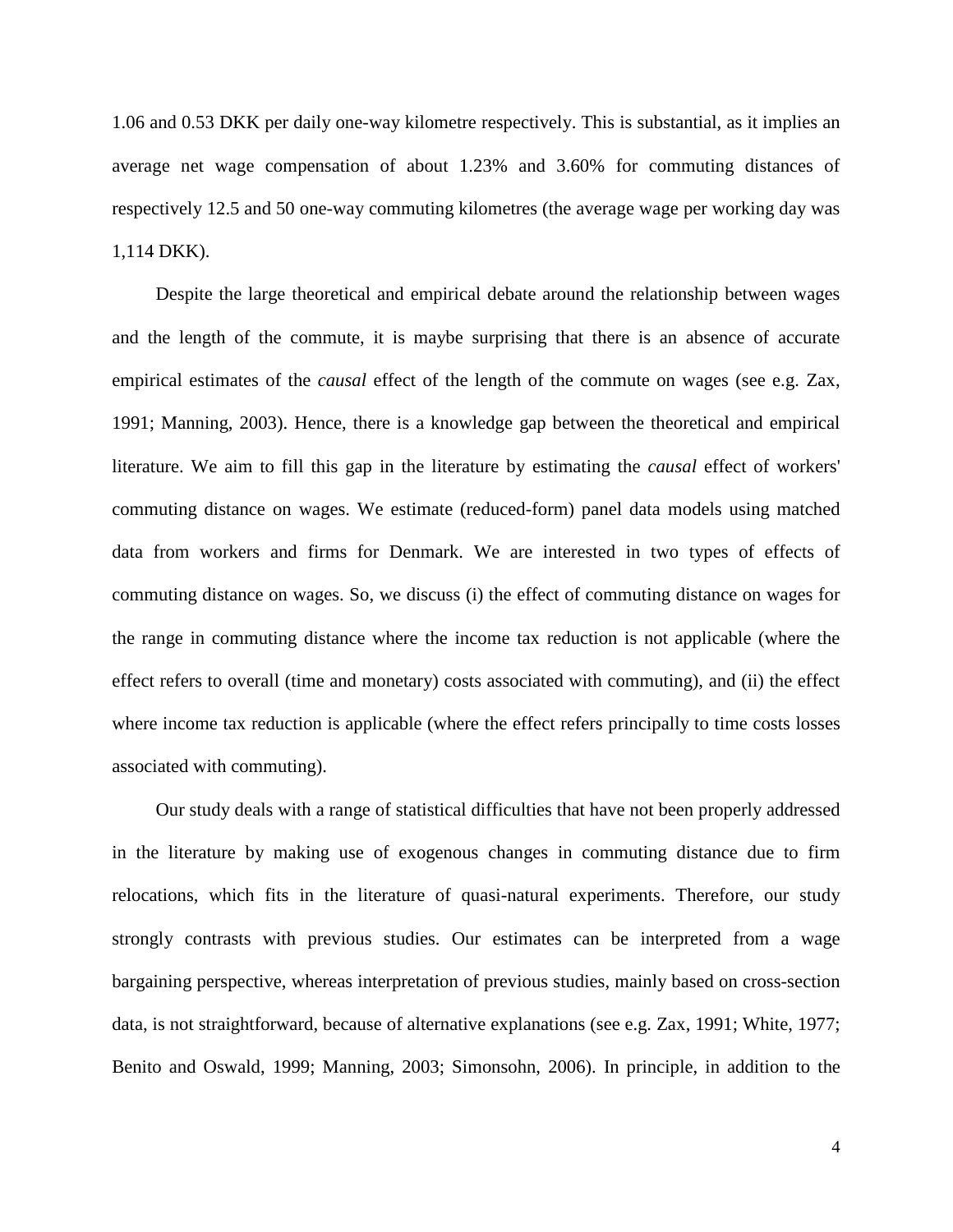wage bargaining explanation, there are at least four other explanations for a *positive correlation*  between the length of the commute and wages.

First, according to urban economic theory, workers with a higher income choose a different residence location and therefore a different commute (Wheaton, 1974). This explanation relates to reversed causation. Second, unobserved variables, such as skills, may affect both commuting distance and wages, causing spurious correlation between the length of the commute and wages (Manning, 2003). A common method of dealing with these two explanations is the use of an instrumental variable estimation procedure. The problem with this approach in the current setting is finding suitable instruments for the length of the commute as argued by Manning (2003). We use employer-induced changes in distances rather than an instrument variable approach.<sup>5</sup> Third, given a competitive labour market, employers located at locations far from residences compensate workers with appropriately higher wages, which implies a spatial wage gradient (e.g. Fujita et al., 1997). This idea is confirmed by empirical findings (Timothy and Wheaton, 2001). We deal with this alternative explanation by using (year-specific) firm fixed effects. Fourth, Manning (2003) points out that, in a monopsonistic labour market with search frictions and a distribution of wages, workers receive many job offers but only those above a reservation wage are accepted; otherwise it pays to wait for further offers. The reservation wage rises with the commuting cost associated with the job offer. So, on average, wages rise with commuting distance because workers only accept distant jobs that, at least partially, compensate for additional commuting costs. We control for this explanation by focusing on changes in wages of workers who remain with their employer.

The next section introduces the identification strategy to estimate the causal effect of

<sup>&</sup>lt;sup>5</sup> Manning (2003) re-examines the results by Benito and Oswald (1999) and finds that the IV approach used by Benito and Oswald (1999) is sensitive to the choice of the instruments.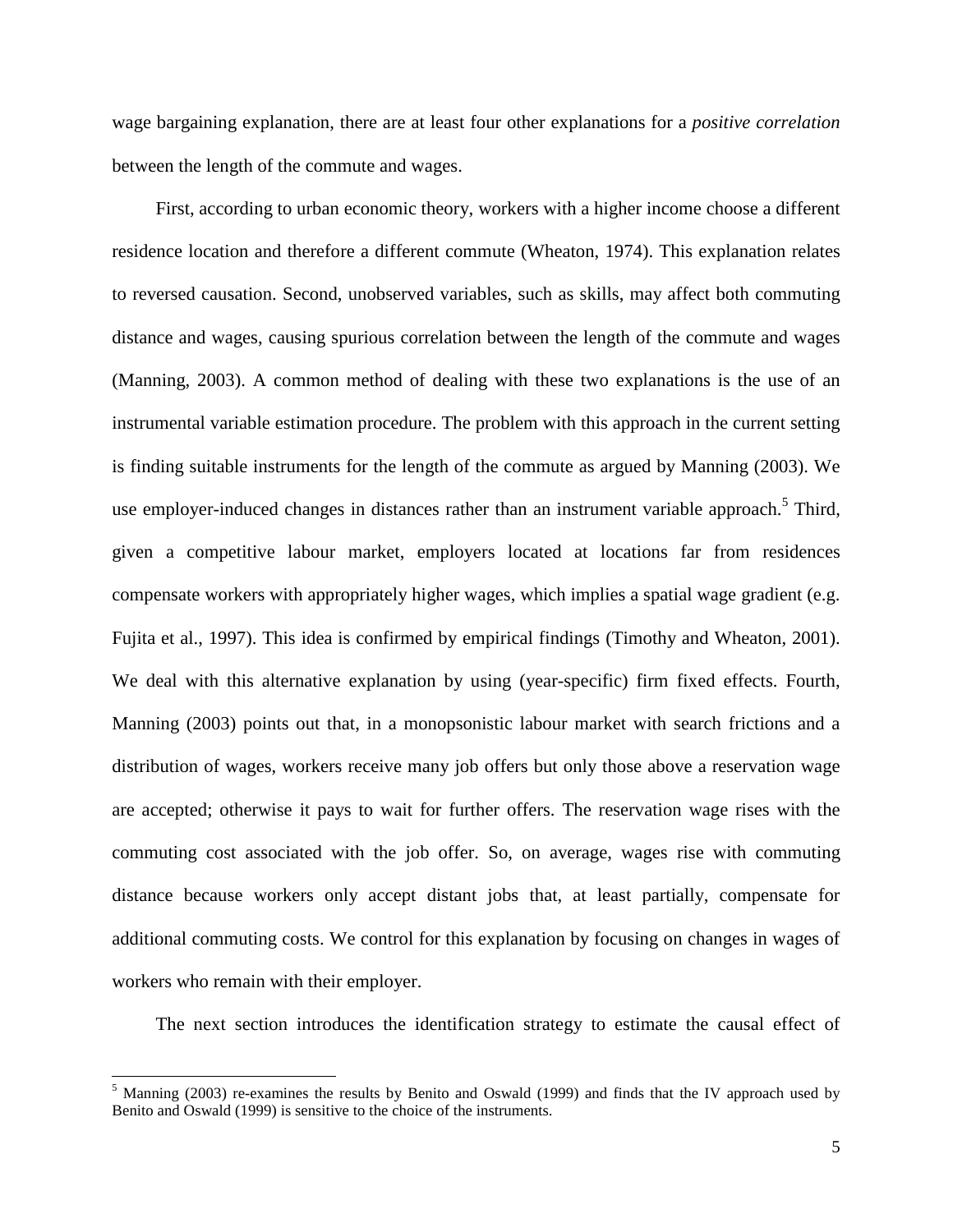commutes on wages in a wage bargaining framework; Section 3 provides information on the data employed; Section 4 presents the empirical results; Section 5 concludes.

#### **2. Identification strategy**

Wage bargaining theory predicts a positive relationship between wages and commutes for workers, ceteris paribus. To guarantee the ceteris paribus condition, it is useful to focus on workers who stay with their employer and do not change residence. The hypothesis is then investigated using Danish register data on *all* workers that are matched to *all* firms *that relocate*. The worker's commuting distance, defined by the residence and the workplace location, is usually self chosen by the worker. However, quite regularly, the workplace location is changed due to a relocation by the worker's employer. The commuting distance change is then employerinduced and therefore exogenous with respect to individual wages. In our approach, we only use these exogenous changes. The idea to use workplace relocation as a source of exogenous change in commuting distance is also exploited in Zax (1991) and Zax and Kain (1996), who analyse the effects of a relocation of a single firm on job and residential moving behaviour.<sup>6</sup> The analysis of the relationship between wages and commuting distances based on exogenous changes in the distance due to firm relocation fits in the literature of quasi-natural experiments.

More formally, our approach entails estimating a worker's first-differences wage model with controls for worker- and firm-specific time-invariant factors. Let  $W_{i,f,t}$  denote the worker  $i$ 's wage in year t of firm f. We assume the following specification of wages:

$$
log(W_{i,f,t}) = \alpha_0 + \alpha_1 d_{i,f,t} + \alpha_2 X_{i,f,t} + \eta_{f,t} + \varepsilon_i + u_{i,f,t}
$$
\n
$$
\tag{1}
$$

**<sup>6</sup>**<br><sup>6</sup> See also Gutiérrez-i-Puigarnau and van Ommeren (2010), who estimate distance effects on labour supply, but in their study firm relocations are not observed (but derived from job and residential mobility data).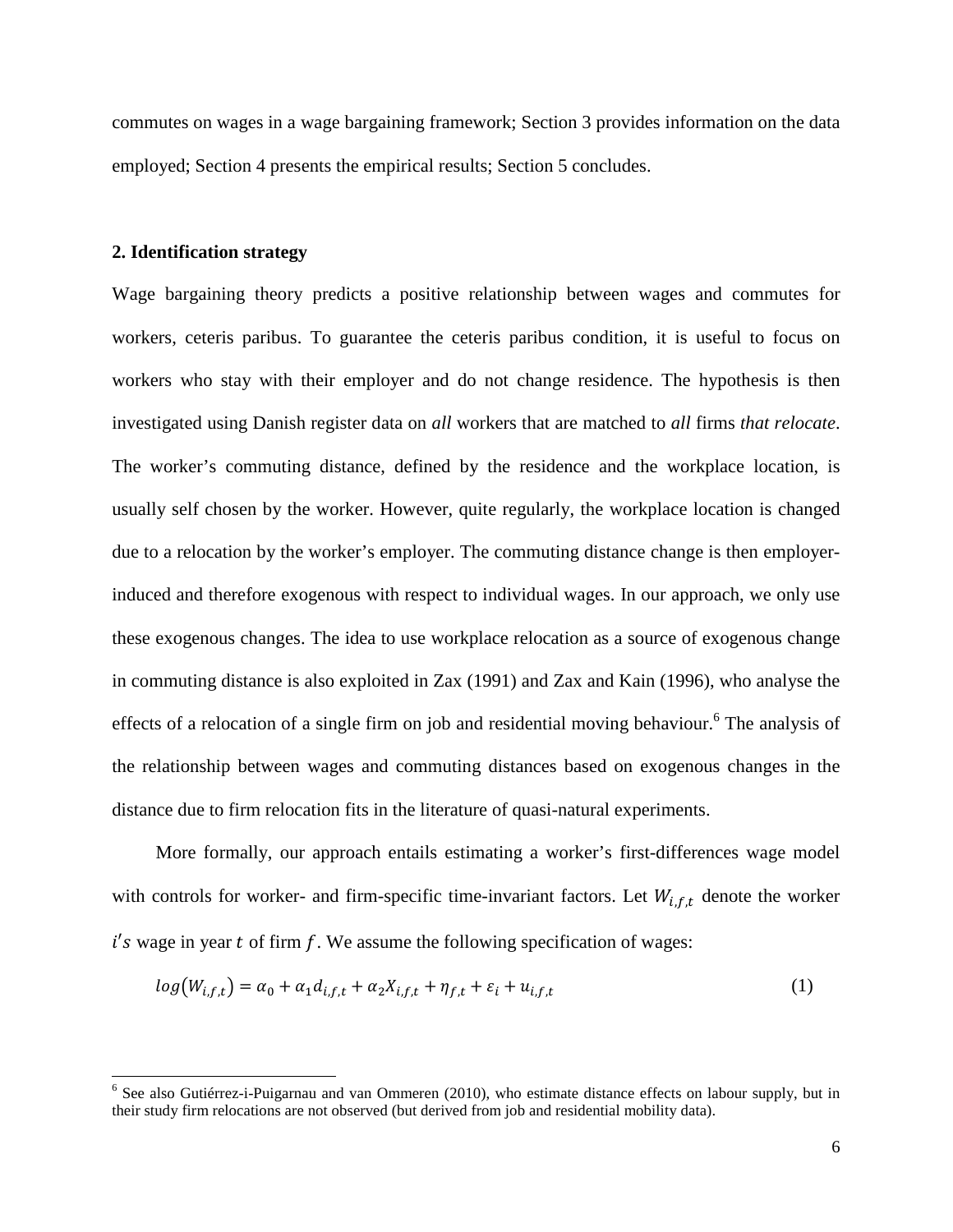where  $d_{i,f,t}$  is the worker i's commuting distance in period t employed by firm f. The matrix  $X_{i,f,t}$  includes exogenous time-varying controls for workers' and firms' characteristics,  $\varepsilon_i$  is a worker fixed effect, and  $u_{i,f,t}$  is the overall error. We emphasise that in (1) we have included year-specific firm fixed effects  $\eta_{f,t}$ , which control for all year-specific differences between firms (e.g., firms' size, firms' location, firms' sales, etc.). We estimate all models in terms of worker first-differences, that is, variables are formulated as changes from one time period to another, implying that:

$$
log(W_{i,f,t}) - log(W_{i,f,t-1}) = \alpha_1(d_{i,f,t} - d_{i,f,t-1}) + \alpha_2(X_{i,f,t} - X_{i,f,t-1}) + \varphi_{f,t} + v_{i,f,t} \quad (2)
$$

where  $v_{i,f,t} = u_{i,f,t} - u_{i,f,t-1}$  and  $\varphi_{f,t} = \eta_{f,t} - \eta_{f,t-1}$ . Thus, we use within-workers' variation in commuting distance to explain within-worker's variation in wages and further control for year-specific changes in firm characteristics.<sup>7</sup> Consistent estimation of  $\alpha_1$  requires that the change in commuting distance,  $d_{i,f,t} - d_{i,f,t-1}$ , is exogenous and therefore not related to  $v_{i,f,t}$ .

In order to guarantee that the change in commuting distance is exogenous, we make two data selections. First, we select firms that changed location, so the change in commuting distance is the result of an employer-induced workplace relocation. This selection may create a selection bias as the set of firms that relocate may not be random. This bias is likely minimal however because we include (year-specific) firm fixed effects. Second, to control for *voluntary* worker changes in distance, we select workers (of firms that relocate) who did not change employer or residence (so we keep residence location constant). In this way, changes in distances are due to (usually unexpected) exogenous shocks in commuting distance.<sup>8</sup> Selecting a sample of workers

-

<sup>&</sup>lt;sup>7</sup> As we essentially have two periods in our data, this specification implies that we include only one  $\varphi_{f,t}$  per firm.

<sup>&</sup>lt;sup>8</sup> The shock is usually unexpected, because firms do not announce long in advance that they consider relocating. This phenomenon may have several explanations. For example, a long announcement period may increase uncertainty, which may immediately increase worker job quitting behaviour, absenteeism, etc., which firms prefer to avoid.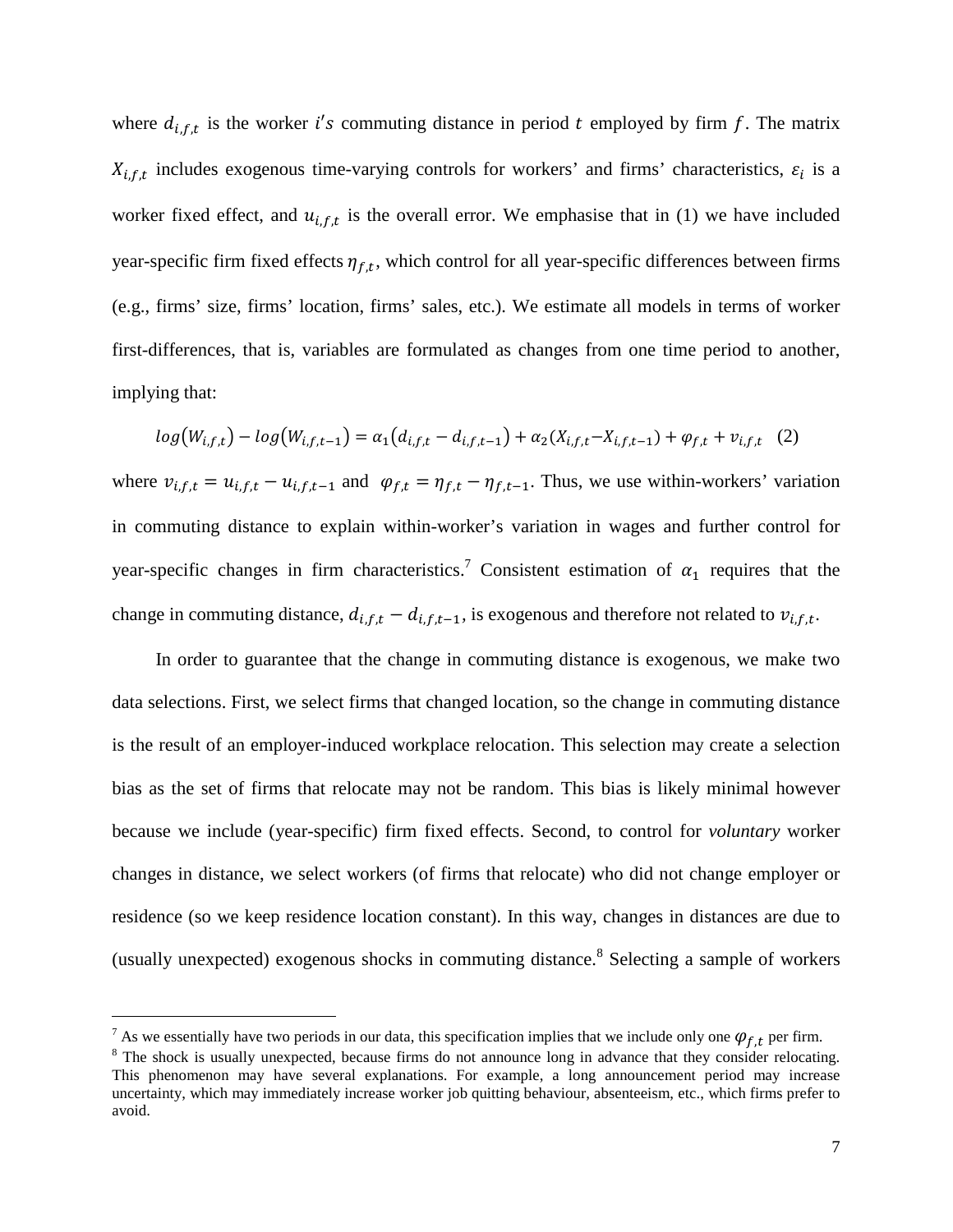who do not change employer and do who not change residence may create a selection bias. We will explicitly address the potential bias of this selection by comparing results of different samples and by estimating Heckman selection models.

We are mainly interested in the effect of changes in commuting distance on changes in wages, so we have experimented with functional form for commuting distance, and employed different samples and selection procedures. Our estimate imply that including observations of voluntary worker changes in distance through residential moves may bias estimation results, but including these changes through job moves does not bias the results. In the current paper, we discuss the results of a specification using commuting distance, and its square, and we explicitly allow for the nonlinear effect of income tax reduction associated with commuting. In addition, we also discuss the results which allow for the possibility that an increase in commuting distance induces a different wage effect than a decrease.

## **3. Empirical analyses**

#### *3.1. The data*

<u>.</u>

The data used in the empirical analysis are derived from annual register data from Statistics Denmark for the years 2003–2005. Our period of observation is thus three years. For each year on 31 December, we have information on worker's residence location and the workers' establishment workplace location, annual *net* wages, and a range of explanatory variables (e.g. number of children).<sup>9</sup> Commuting distances have been calculated using information on exact residence and workplace addresses using the shortest route. For convenience, we will refer to establishments as firms.

<sup>&</sup>lt;sup>9</sup> Wage data are derived from workers' pay slips which are observed by Danish Tax Authorities.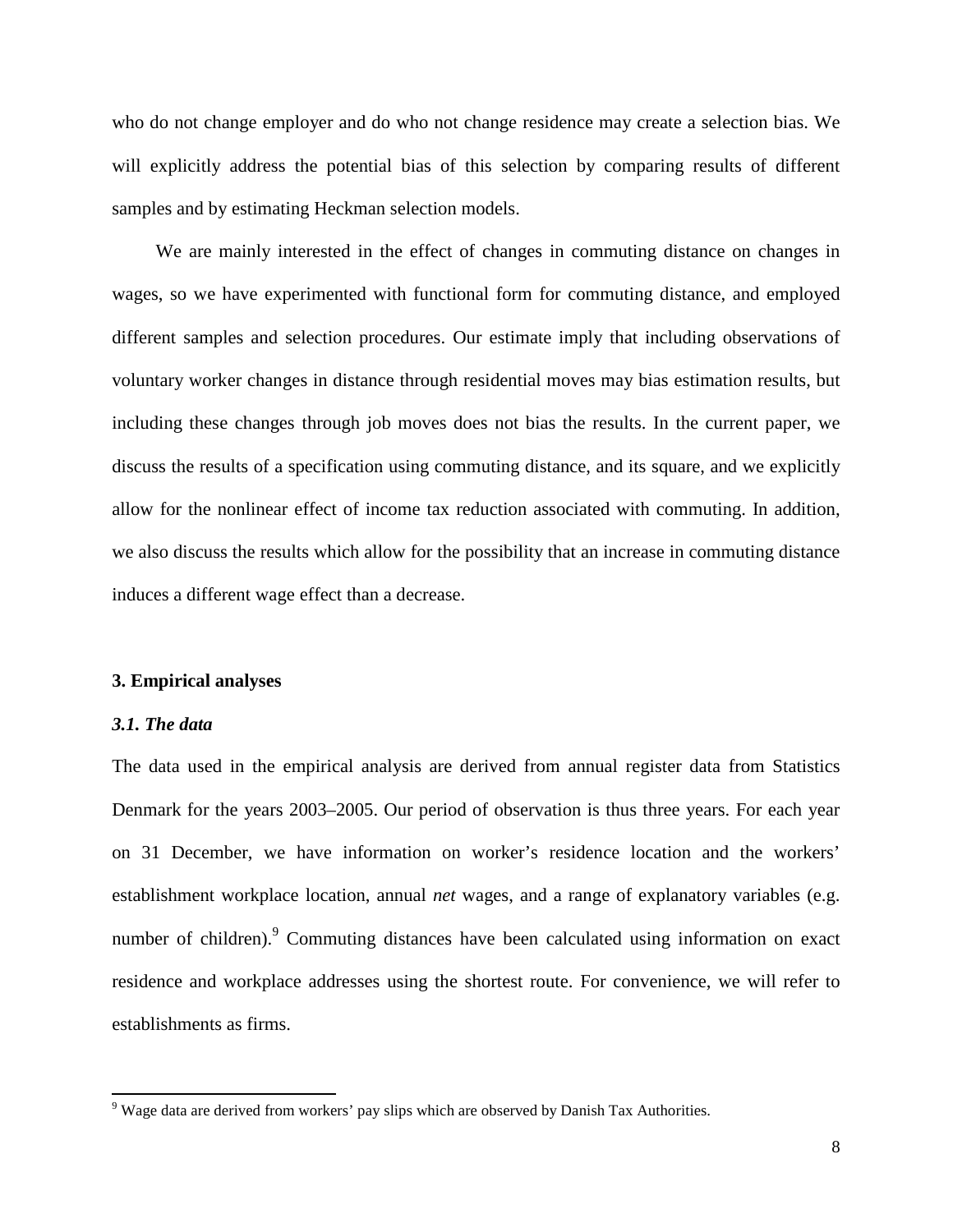#### *3.2. Selection of sample and descriptive statistics*

-

We observe the full population of  $321,337$  firms<sup>10</sup> and  $2,710,462$  workers. We select firms that changed address between January 2004 and December 2004 (11,314 firms; 64,643 workers). Records with missing information (4,209 firms; 5,857 workers); workers with more than 1 job (3,122 firms; 15,576 workers) and part-time workers (1,948 firms; 23,485 workers) were excluded. Furthermore, we excluded 337 observations referring to address changes that did not imply a change in commuting distance.<sup>11</sup> Moreover, observations for which commuting distance is greater than 100 km (179 firms; 878 workers), change in commuting distance is greater than 50 kilometers (19 firms; 434 workers), and the absolute change in log(wage) is greater than 0.5 (167 firms; 1,474 workers) were excluded as they were assumed to be outliers. Our econometric approach is based on a sample of (maximally) 1,333 firms and 8,601 workers. The full sample selection process can be found in Appendix A (Table A1).

Our focus is on a sample of workers who stayed with their firm and did not change residence from January 2003 to December 2005 (1,144 firms; 6,165 workers). We use wage data for the years 2003 and 2005, because within these years the commuting distance is constant (which is not the case for 2004). So, in the analysis, we focus on annual changes between 2003 and 2005. The data also contains information on worker's job function, so we are able to control for promotions.<sup>12</sup>

 $10$  The statistical unit of firms is an administrative unit used by the tax authorities' register of enterprises liable to VAT. These units are identified by their so-called SE number. In most cases, the SE number unit is identical to the legal unit, i.e. the enterprise, but an enterprise might choose to split its registration up into several SE numbers (a divided registration). We assume that each SE number is a separate firm.

 $11$  One reason may be a change in street name, or building number, but it may also occur given a move within the same building (e.g. from one floor to another).

<sup>&</sup>lt;sup>12</sup> Variable 'change in workers function' is computed from labour market administrative register's variable RASDISCO, which is a 4-digit function code, including more than thousand different function descriptions. For some industries, particular for government sector, consulting etc., it is common practice that workers change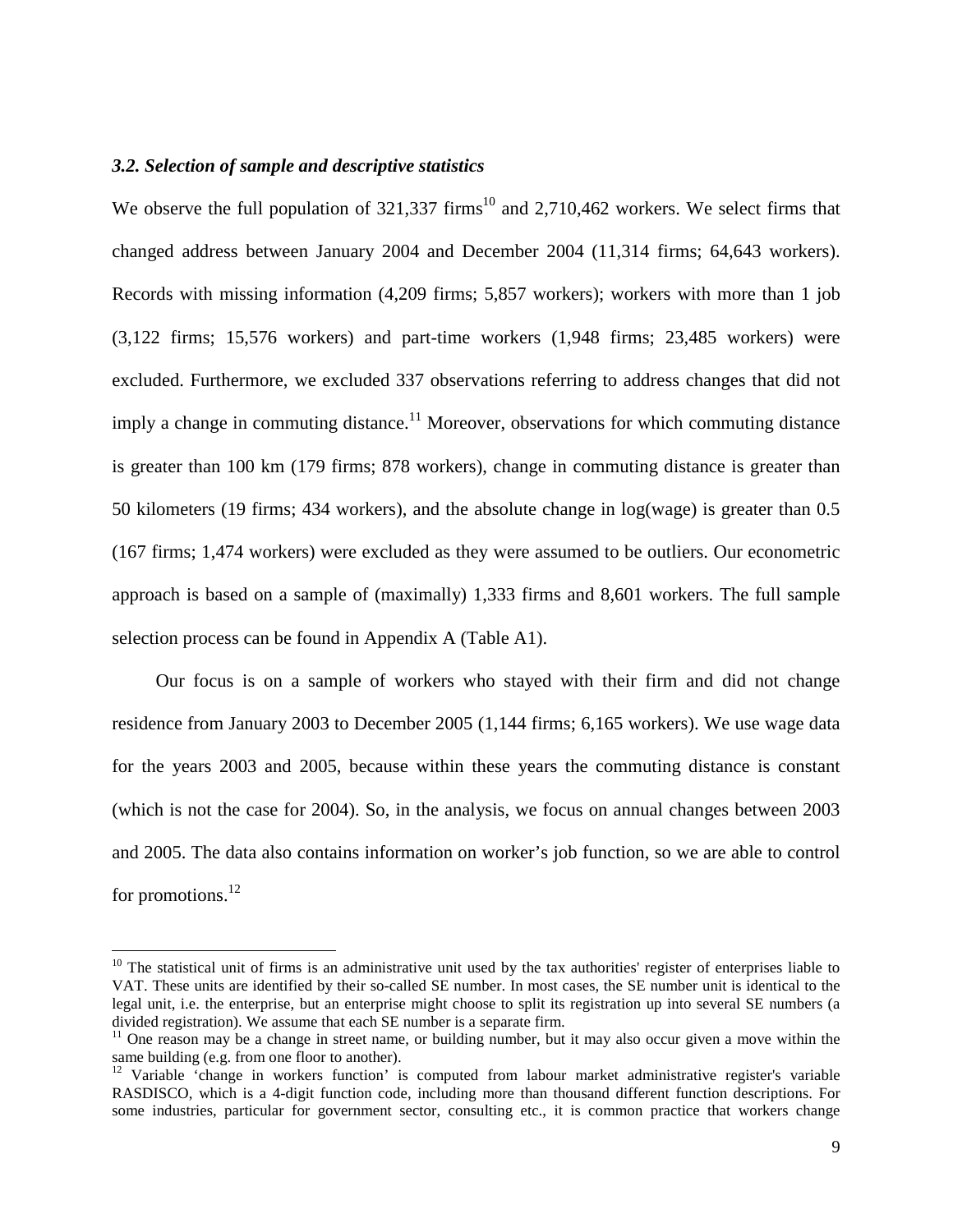Table 1. *Summary statistics* 

| Variable                                                               | Mean      | Std. Dev. | Minimum   | Maximum |
|------------------------------------------------------------------------|-----------|-----------|-----------|---------|
| Change in commuting distance (km)                                      | $-0.4537$ | 14.3492   | -49.9630  | 49.8160 |
| Abs change in commuting distance (km)                                  | 9.2884    | 10.9461   | 0.0010    | 49.9630 |
| $log(wage2005) - log(wage2003)$                                        | 0.0526    | 0.1841    | $-0.4994$ | 0.4979  |
| Change in workers function                                             | 0.4819    | 0.4997    | 0.0000    | 1.0000  |
| Workers with commuting distance between 12.5 and 50 km in 2005 (share) | 0.4381    | 0.4962    | 0.0000    | 1.0000  |
| Workers with commuting distance > 50 km in 2005 (share)                | 0.0616    | 0.2405    | 0.0000    | 1.0000  |
| $\mathbf{v}$ , $\mathbf{v}$ , $\mathbf{v}$                             |           |           |           |         |

Notes: Number of observations: 6,165.

Table 1 shows summary statistics of variables of interest. They show, as one may expect given random sampling, that the average change in commuting distance is close to zero. The average absolute change is 9.29 km, which is substantial compared to the average level of distance (17.50 km). So, we have a sufficient number of large exogenous changes in commuting distance. The share of workers entitled to a tax reduction (those with one way commute that exceeds 12.5 kilometres) is approximately 50%.

We have also calculated the correlation between changes in commuting distance and changes in wages, which appears to be 0.08. This is in line with a range of other studies (see e.g. Manning, 2003) although these studies include the change in distance and not only changes induced by firm relocations. The positive correlation suggests that variation in the commuting distance is important for determining variation in wages.

#### **4. Empirical results**

-

The econometric results of several specifications of first-differences models based on (2) are shown in Table 2. In these specifications, we initially do not correct for any sample selection effect. The first two columns show the results for a linear and a quadratic specification of commuting distance and where we also allow the distance effect to depend on whether the oneway commuting distance is between 12.5 and 50 kilometres or exceeds 50 kilometres, i.e.

function every 2nd or 4th year. This explains the high percentage of workers that change function from 2003 to 2005.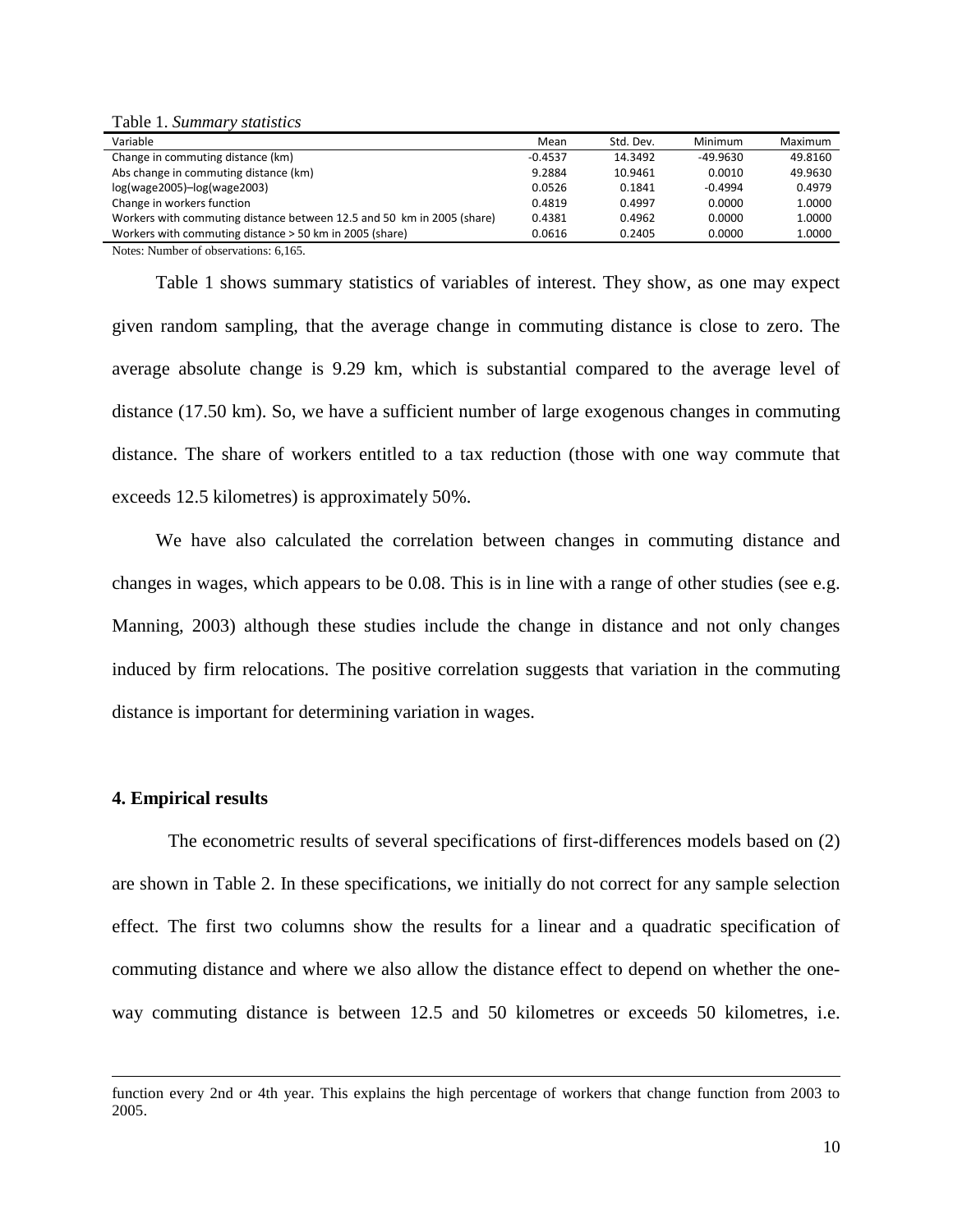whether workers are entitled to an income tax reduction associated with commuting. The effect of commuting distance appears to be statistically significant and positive (within the relevant range) in all specifications. We also find evidence that the marginal effect is not linear, in line with the fact that income tax reduction apply to longer distances only and that the time cost of commuting is concave function of distance. Concavity makes sense. Speed of travel is strongly increasing in distance, implying that marginal costs of distance are smaller for longer distance. The quadratic specification [2] implies a marginal effect of 0.0049 for a minimal commuting distance. The marginal effect is only slightly lower at let's say 10 km, but substantially lower at the average commuting distance, where income tax reductions apply (see last two columns of Table 3). The marginal effect of commuting distance just above 12.5 where income tax reductions apply is 0.00190 (s.e. is 0.00041). It is positive up to 50 kilometres which applies to the large majority of observations (94%). For very long distances, the marginal time losses due to an increase in distance are too small to identify plausibly due to a high speed as well as income tax reductions. We do not reject the hypothesis that the marginal effect is zero at commuting distance just above 50 km suggesting that income tax reductions fully compensate for commuting time costs.

Both specifications imply that, for the commuting distance range where the income tax reduction does not apply, an increase in commuting distance by 1 kilometre induces on average a wage increase of  $0.42\%$ <sup>13</sup>. This is an economically significant effect. For example, if the commuting distance to a firm increases by 10 km, which is about the average change of a firm that relocates, wages increase by approximately 4.2%. This corresponds to 46.78 DKK per working day, or 2.34 DKK per additional kilometre travelled per day worked. Given a

<sup>&</sup>lt;sup>13</sup> The effects are not different when we estimate the same models on sample including only workers with commuting distance below 12.5 kilometres for which income tax reductions are not applicable (see Appendix B).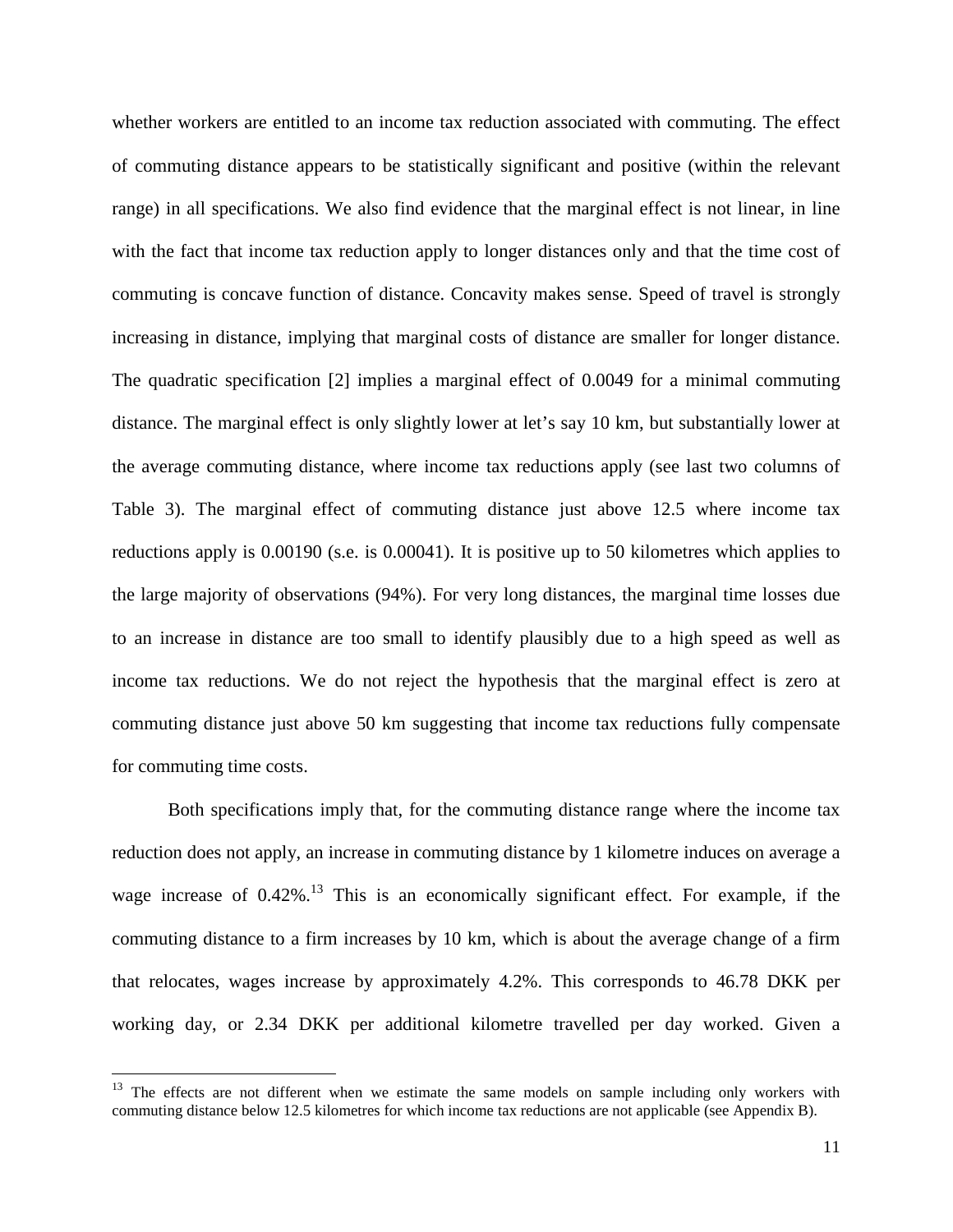commuting speed of 35 km/h (this speed applies to distances of about 10 km), the compensation is about 81.86 DKK per hour, or 49.43% of the net hourly wage (which is 165.59 DKK on average). This estimate is likely an underestimate because it assumes that workers travel each day to their workplace, which is not the case due to business travel, teleworking and absenteeism.<sup>14</sup> Assuming that workers commute 90% of their workdays, the compensation will be closer to 54% of the hourly wage. Transport economists typically find that the value of time for commuters is about 50% of the wage (Small and Verhoef, 2007). This result seems to hold for Denmark.<sup>15</sup> Monetary costs are typically of the same magnitude (Van Ommeren and Fosgerau, 2009). This result implies that workers bargain for about half a commuting costs. Our implicit estimate of the bargaining parameter is consistent with those reported in a number of papers in the labour market literature. Mortensen and Nagypal (2007) propose in their survey paper a value of 0.5 for this parameter.<sup>16</sup>

The marginal effect of commuting distance at the average commuting distance (17.5 km) is 0.0017. This corresponds to 1.9 DKK per working day, or 0.94 DKK per kilometre travelled per day worked. Given a commuting speed of 35 km/h, the compensation is now about 33.13 DKK per hour, or 22.01% of the net hourly wage, again about half of the commuting costs related to time losses.

Our empirical results are consistent with those reported in a number of papers in the urban economics literature that examine the relationship between wages and commutes (but which ignore endogeneity issues as emphasized by Manning (2003)). For example, Madden (1985) investigates how wages vary with distance from the central business district (CBD). She

<sup>&</sup>lt;sup>14</sup> Absenteeism rates are about 3% and the sum of business travel and teleworking occur likely at similar rate.

<sup>&</sup>lt;sup>15</sup> Fosgerau et al. (2007) estimated value of time of 76 DKK per hour for Danish commuters for year 2005.

<sup>&</sup>lt;sup>16</sup> Shimer (2005) proposes a value of 0.4 as a value for the worker's bargaining power parameter (based on the interpretation of this parameter as unemployment insurance), while Hall (2008) suggests 0.7 if one permits a broader interpretation of this variable. Cahuc et al. (2006) estimated the bargaining power of workers between 0 and 0.33.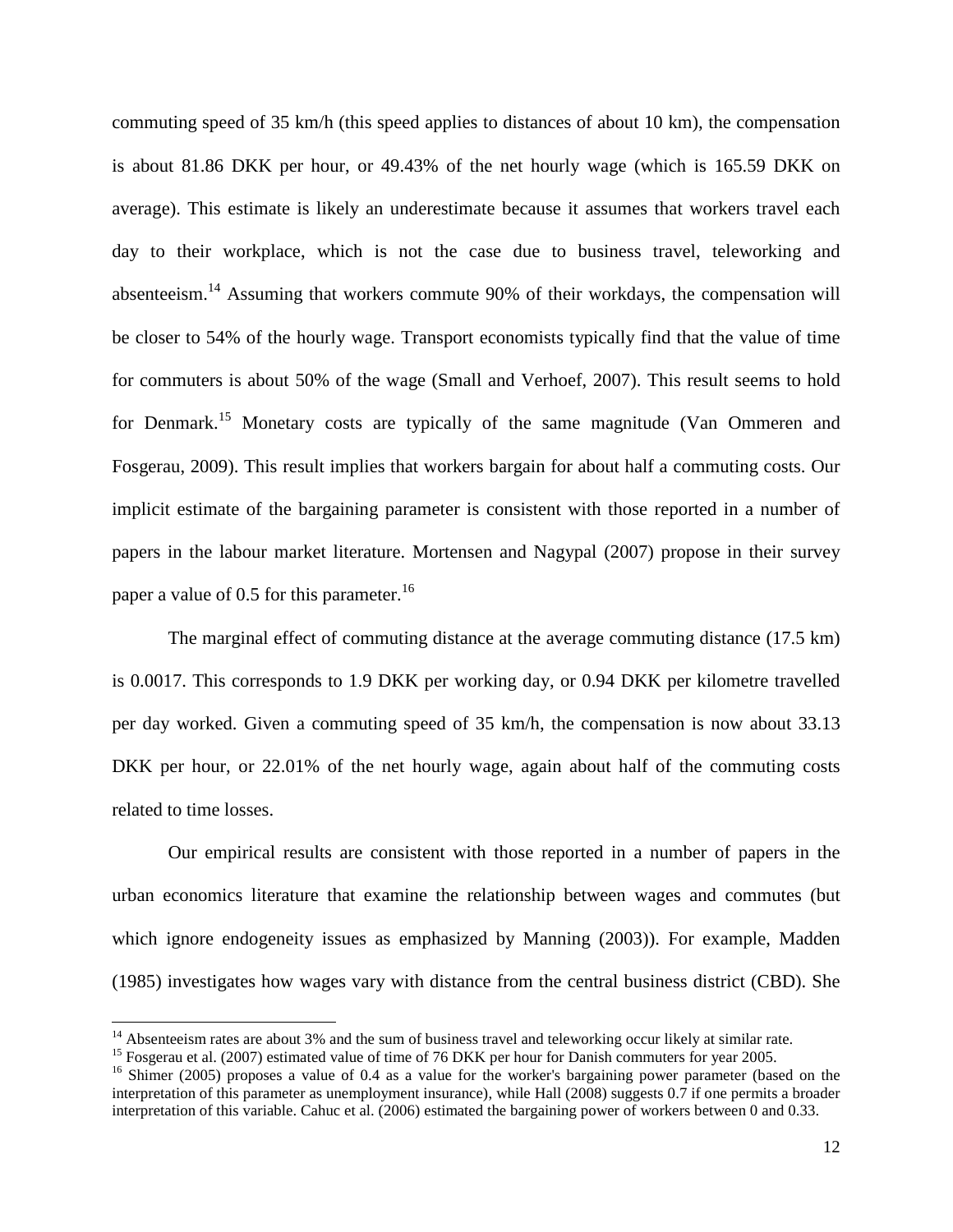regresses change in commuting distance on the change in wages for workers who changed job, changed residence, or both. For workers who changed job, she reports a positive relationship between wage and commuting distance changes.

|                                                    | $[1]$                      | [2]                        | $[3]$                                  | $[4] % \includegraphics[width=0.9\columnwidth]{images/TrDiM1.png} % \caption{\label{TrDiM1} \includegraphics[width=0.9\columnwidth]{images/TrDiM1.png} % \label{TrDiM2.png} %$ | $[5]$                      |  |
|----------------------------------------------------|----------------------------|----------------------------|----------------------------------------|--------------------------------------------------------------------------------------------------------------------------------------------------------------------------------|----------------------------|--|
|                                                    | all observations           |                            | abs. change in commuting distance>500m |                                                                                                                                                                                |                            |  |
| Change in commuting distance                       | $0.00423***$               | $0.00494***$               | $0.00433***$                           | $0.00502***$                                                                                                                                                                   |                            |  |
|                                                    | (0.00066)                  | (0.00074)                  | (0.00070)                              | (0.00078)                                                                                                                                                                      |                            |  |
| Change in commuting distance                       |                            | $-0.00194**$               |                                        | $-0.00189**$                                                                                                                                                                   |                            |  |
| squared / 100                                      |                            | (0.00091)                  |                                        | (0.00095)                                                                                                                                                                      |                            |  |
| Change in commuting distance (increase)            |                            |                            |                                        |                                                                                                                                                                                | $0.00443***$               |  |
|                                                    |                            |                            |                                        |                                                                                                                                                                                | (0.00076)                  |  |
| Change in commuting distance (decrease)            |                            |                            |                                        |                                                                                                                                                                                | $0.00425***$               |  |
|                                                    |                            |                            |                                        |                                                                                                                                                                                | (0.00074)                  |  |
| Change in commuting distance $*$ D <sub>12.5</sub> | $-0.00263***$<br>(0.00058) | $-0.00256***$<br>(0.00058) | $-0.00264***$<br>(0.00061)             | $-0.00258***$<br>(0.00061)                                                                                                                                                     | $-0.00265***$<br>(0.00061) |  |
|                                                    | $-0.00374***$              | $-0.00315***$              | $-0.00377***$                          | $-0.00320***$                                                                                                                                                                  | $-0.00379***$              |  |
| Change in commuting distance $*$ D <sub>50</sub>   | (0.00064)                  | (0.00070)                  | (0.00068)                              | (0.00073)                                                                                                                                                                      | (0.00068)                  |  |
| Change in worker's function                        | $0.01912***$               | $0.01914***$               | $0.02418***$                           | $0.02423***$                                                                                                                                                                   | $0.02425***$               |  |
|                                                    | (0.00527)                  | (0.00526)                  | (0.00605)                              | (0.00605)                                                                                                                                                                      | (0.00606)                  |  |
| Firm fixed effects (1,144)                         | Yes                        | Yes                        | Yes                                    | Yes                                                                                                                                                                            | ves                        |  |
| R-squared                                          | 0.3600                     | 0.3606                     | 0.3690                                 | 0.3696                                                                                                                                                                         | 0.3690                     |  |
| No. of observations                                | 6165                       | 6165                       | 5085                                   | 5085                                                                                                                                                                           | 5085                       |  |

Table 2*. First-difference wage model with firm fixed-effects* 

-

Notes: Dependent variable is change in logarithm of wage; D<sub>12.5</sub> is dummy variable indicating if the worker one-way commuting distance is between 12.5 and 50 km; D<sub>50</sub> is dummy variable indicating if the worker one-way commuting distance exceeds 50 km; \*\*\* indicates that estimates are significantly different from zero at the 0.01 level; standard errors are in parentheses.

The results are almost identical if one excludes observations referring to changes in commuting distance smaller than 500 meters (see the last three columns in Table 2).<sup>17</sup> We have also estimated models that distinguish between different effects of increases and decreases in commuting distance (see the last column in Table 2). A F-test (F=0.1403; p-value=0.7080) does not reject the null hypothesis that these effects are identical. As nominal wage decreases are extremely uncommon for workers who stay with the same firm, this indicates that workers with reduced distances receive smaller nominal wage increases than other workers in the same firm.

We have estimated the same models on other, less-selective, samples of data. So we have included data on (i) workers who change employer, (ii) workers who change residence, and (iii) workers who change both employer and residence. The effects of commuting distance, reported

<sup>&</sup>lt;sup>17</sup> These changes in distances are usually economically of no importance, but are relatively common in our data (18% of observations).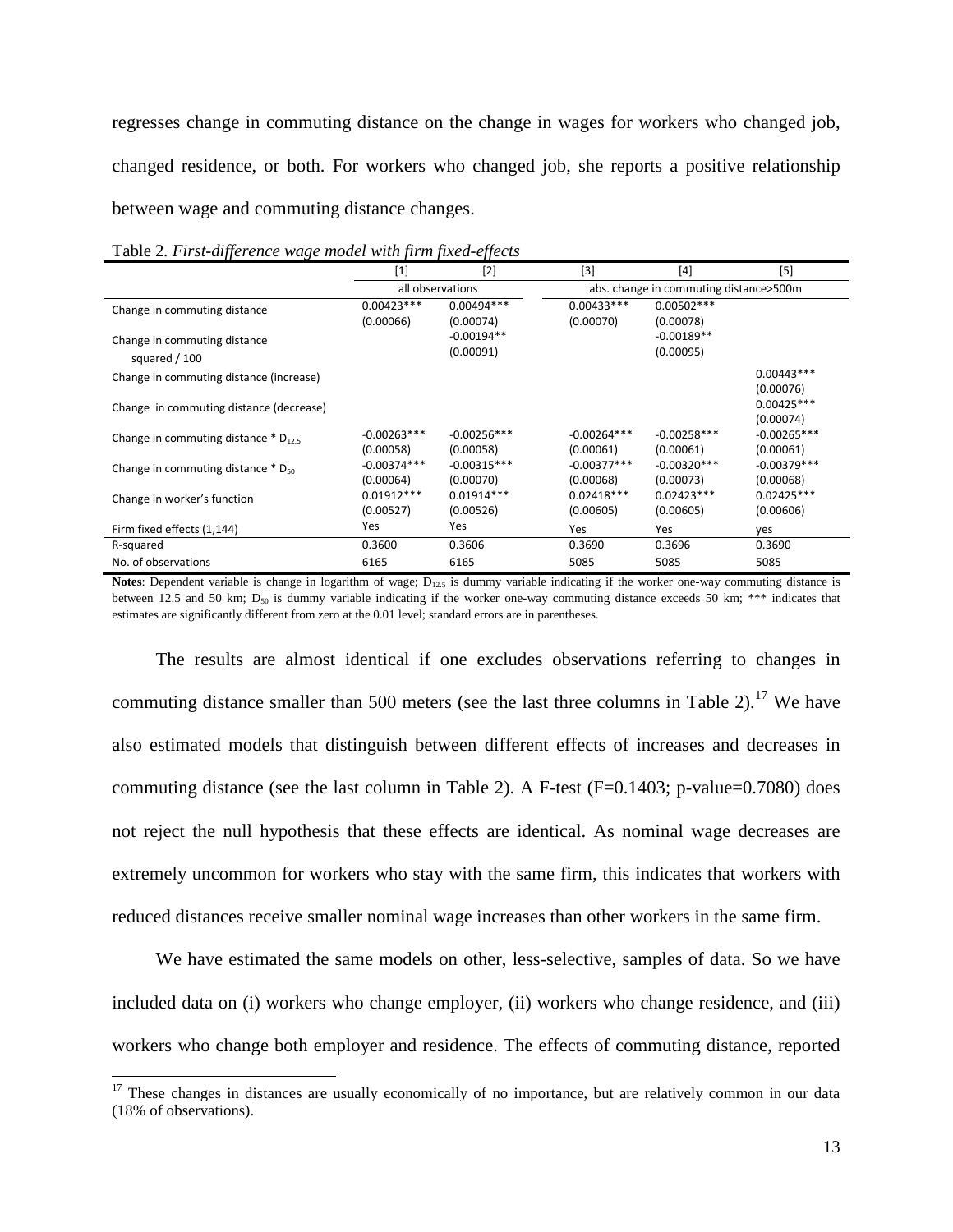in Table 3, are very similar to the results reported in Table 2, except for a sample that includes residence change, most likely because distance changes of residential movers are compensated on the housing market (in line with theory, see Zenou,  $2009$ ).<sup>18</sup>

| Sample                                    |       |              | Change in    | Change in     | Wage effect  | Wage effect at    |
|-------------------------------------------|-------|--------------|--------------|---------------|--------------|-------------------|
|                                           |       | Change in    | commuting    | commuting     | at commuting | average           |
|                                           |       | commuting    | distance     | distance *    | distance of  | commuting         |
|                                           | N     | distance     | squared/100  | $D_{12.5}$    | 10km         | distance (17.5km) |
| Sample used for Table 2                   | 6,165 | $0.00490***$ | $-0.00194**$ | $-0.00256***$ | $0.00455***$ | $0.00170***$      |
|                                           |       | (0.00070)    | (0.00091)    | (0.00058)     | (0.00074)    | (0.00041)         |
| Sample including employer change          | 7,248 | $0.00431***$ | $-0.00222**$ | $-0.00197***$ | $0.00387***$ | $0.00156***$      |
|                                           |       | (0.00067)    | (0.00082)    | (0.00052)     | (0.00067)    | (0.00037)         |
| Sample including residence change         | 7,338 | $0.00109***$ | 0.00056      | $-0.00024$    | $0.00120***$ | $0.00105***$      |
|                                           |       | (0.00026)    | (0.00070)    | (0.00032)     | (0.00026)    | (0.00030)         |
| Sample including employer and             | 8,601 | $0.00110***$ | 0.00029      | $-0.00018$    | $0.00116***$ | $0.00102***$      |
| residence change                          |       | (0.00024)    | (0.00064)    | (0.00030)     | (0.00024)    | (0.00027)         |
| Heckman selection model (selection        | 8,601 | $0.00477***$ | $-0.00221**$ | $-0.00239***$ | $0.00433***$ | $0.00161***$      |
| regarding residence change)               |       | (0.00067)    | (0.00081)    | (0.00052)     | (0.00067)    | (0.00037)         |
| Heckman selection model (selection        | 8,601 | $0.00535***$ | $-0.00194**$ | $-0.00294***$ | $0.00496***$ | $0.00173***$      |
| regarding employer change)                |       | (0.00074)    | (0.00091)    | (0.00058)     | (0.00073)    | (0.00041)         |
| Heckman selection model (selection        | 8,601 | $0.00480***$ | $-0.00197**$ | $-0.00247***$ | $0.00441***$ | $0.00164***$      |
| regarding residence and employer changes) |       | (0.00068)    | (0.00082)    | (0.00053)     | (0.00067)    | (0.00037)         |

Table 3. *First-difference wage model. Effect of distance.* 

Notes: \*\*\* indicates that estimates are significantly different from zero at the 0.01 level; standard errors are in parentheses.

An alternative, and usually better, way to examine selection sample issues is to estimate Heckman selection models. The inclusion of instruments in the first step of the models is based on the presence of search frictions in labour and housing markets. Given these frictions, the spatial configuration of jobs and residence affects job and residential mobility (Manning, 2003). It seems however reasonable to assume that the spatial configuration of jobs and residences does not directly affect annual changes in wages, so we use this configuration as an instrument. For single-wage earners, the spatial configuration is captured by the commuting distance. For twoearner households, it is captured by three variables: the commuting distances of both wage earners as well as the distance between the workplaces of the wage earners.<sup>19</sup> In Table 3, we

<sup>&</sup>lt;sup>18</sup> The full results of the estimates are provided in Appendix C (Table C1-C3).

<sup>&</sup>lt;sup>19</sup> Deding et al. (2009) hypothesize that residential mobility depends positively on the commuting distances of both spouses, but negatively on the distance between workplaces. Further, workers' job mobility depends positively on the worker's commuting distance, negatively on the spouse's commuting distance, and positively on the distance between workplaces. Using data for Denmark, Deding et al. (2009) show that these hypotheses hold, and that the effects of spatial configuration are rather large.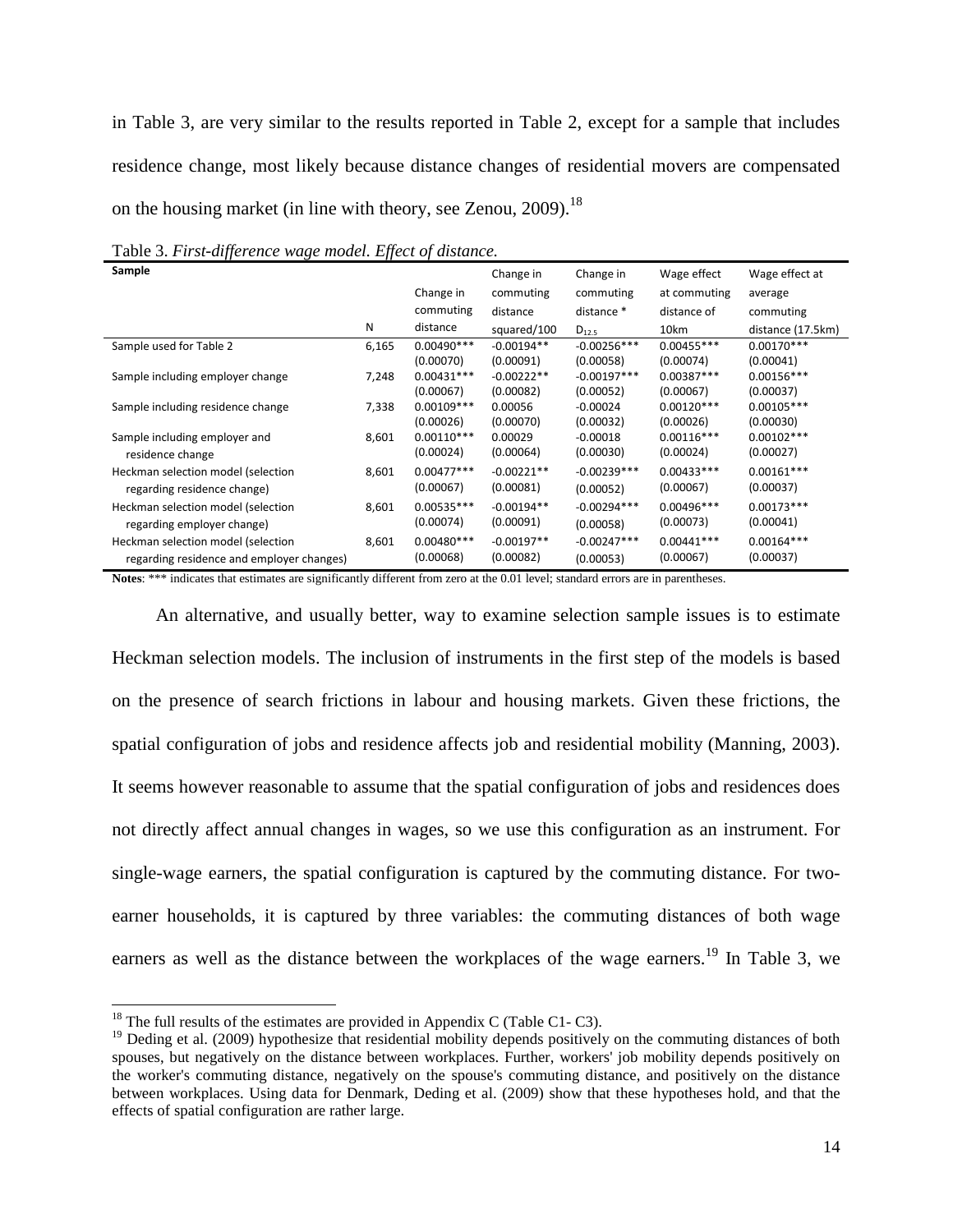report the results of Heckman selection models using the spatial configuration of jobs and residence as instrument. Accounting for sample selectivity in this way does not change our main result.<sup>20</sup> We have also estimated Heckman selection models applying another set of instruments. We control for number of children up to 12 years old, but use the presence of children in the age between 12 and 18 as an instrument. Children in this age group likely have no direct effect on changes of wages, but strongly affect residential, but also job, mobility. The results obtained from Heckman selection models applying these instruments are almost identical to the results presented above (see Appendix D).

### **5. Conclusion**

<u>.</u>

This paper analyses the *causal* effect of commuting distance on wages using matched register data for firms and workers for Denmark. We deal with the endogeneity of commuting distance by means of an innovative approach using changes in commuting distance that are due to firm relocations and therefore exogenous. We take into account that above 12.5 kilometres income tax reductions apply. We show that, for the commuting distance range where the income tax reductions associated with commuting do not apply, commuting distance increases imply an overall hourly wage compensation of about 49% on average. The effect of commuting distance at the average commuting distance, where income tax reduction is applicable, is much lower, i.e. about 22%. The effect becomes zero at commuting distance of 50 kilometres. The estimated positive effect of change in commuting distance on wages is consistent with wage bargaining, and due to the quasi-natural experimental setup, excludes other competing explanations. Our results imply wage bargaining parameter of about 0.5 for both the range in commuting distance where the income tax reduction associated with commuting is not applicable and for commuting

 $20$  The full results of the Heckman selection models are provided in Appendix D.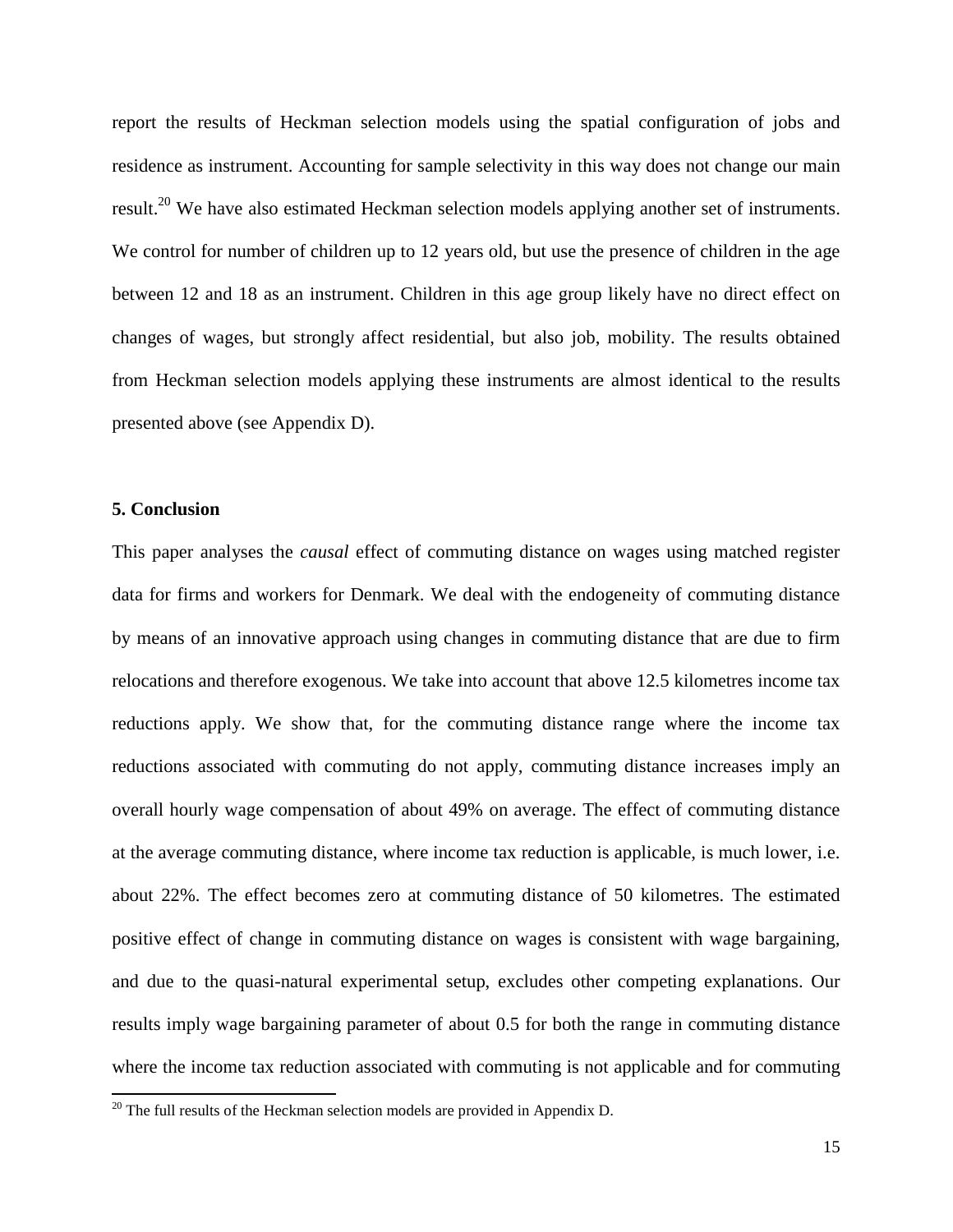distances where income tax reduction is applicable. The results appear robust with specification and accounting for selection effects.

Our findings have a number of implications. First it demonstrates that wage bargaining with respect to commuting is an important characteristic of the (Danish) labour market, in line with range of theoretical models (Marimom and Zilibotti, 1999). So it is able to demonstrate that employer have some labour market power and pay below workers productivity (Pissarides, 2000). Second, evidence of a wage-commute relationship puts a price on commuting distance and points to the economic benefits from transport infrastructure improvements.

## **Appendix A**

|                |                                                                         | <b>Workers</b> | Firms  |
|----------------|-------------------------------------------------------------------------|----------------|--------|
| $\mathbf{1}$   | Address changes, total                                                  | 64,643         | 11,314 |
| 2              | Workers with more than 1 job, part-time workers and missing information | 44,918         | 9,279  |
| 2.1            | Missing information regarding number of jobs                            | 1,713          | 638    |
| 2.2            | Missing information regarding part-time / full -time job                | 3,404          | 3,178  |
| 2.3            | Missing information regarding worker's wage                             | 740            | 393    |
| 2.4            | More than 1 job (in the last year)                                      | 15,576         | 3,122  |
| 2.5            | Workers without full-time job (that last at least 1 year, continuously) | 23,485         | 1,948  |
| $3 = 1 - 2$    | Address changes                                                         | 19,725         | 2,035  |
| 4              | Change in commuting distance = $0$                                      | 8,338          | 337    |
| $5 = 3 - 4$    |                                                                         | 11,387         | 1,698  |
| 6              | Commuting distance > 100 km                                             | 878            | 179    |
| $7 = 5 - 6$    |                                                                         | 10,509         | 1,519  |
| 8              | Change in log(wage)>0.5                                                 | 1,474          | 167    |
| $9 = 7 - 8$    |                                                                         | 9,035          | 1,302  |
| 10             | Change in commuting distance > 50 km                                    | 434            | 19     |
| $11 = 9 - 10$  | <b>Full sample</b>                                                      | 8,601          | 1,333  |
| 12             | Change in residence                                                     | 1,263          | 192    |
| 13             | Employer change                                                         | 1,353          | 130    |
| $14 - 11 - 12$ | Sample 1 (exclude change in residence)                                  | 7,338          | 1,267  |
| $15 = 11 - 13$ | Sample 2 (exclude employer change)                                      | 7,248          | 1,201  |
| 16             | Sample 3 (exclude residence and employer changes)                       | 6,165          | 1,144  |

|  |  |  | Table A1. Sample selection procedure |
|--|--|--|--------------------------------------|
|--|--|--|--------------------------------------|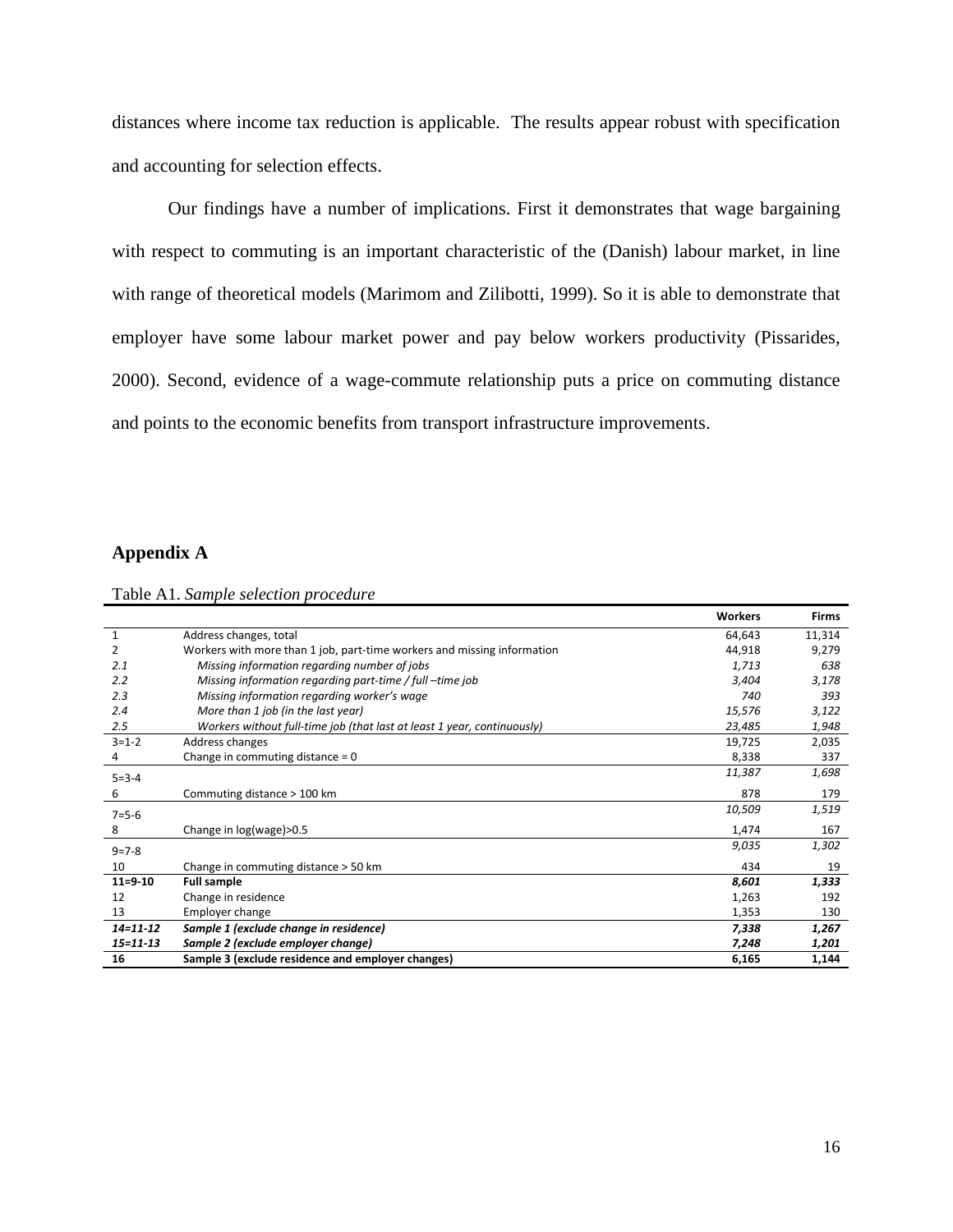# **Appendix B**

|  |  | Table B1. First-difference wage model with firm fixed-effects (commuting distance $<$ 12.5 km) |  |
|--|--|------------------------------------------------------------------------------------------------|--|
|  |  |                                                                                                |  |

|                                         | [1]              | $[2]$        | [3]                                      |
|-----------------------------------------|------------------|--------------|------------------------------------------|
|                                         | all observations |              | abs. change in commuting distance > 500m |
| Change in commuting distance            | $0.00504***$     | $0.00507***$ |                                          |
|                                         | (0.00108)        | (0.00507)    |                                          |
| Change in commuting distance (increase) |                  |              | 0.00407                                  |
|                                         |                  |              | (0.00261)                                |
| Change in commuting distance (decrease) |                  |              | $0.00585***$                             |
|                                         |                  |              | (0.00220)                                |
| Change in worker's function             | $0.03034***$     | $0.03944***$ | $0.03870***$                             |
|                                         | (0.00907)        | (0.01228)    | (0.01241)                                |
| Firm fixed effects (1,144)              | Yes              | Yes          | yes                                      |
| R-squared                               | 0.4622           | 0.4932       | 0.4933                                   |
| No. of observations                     | 2097             | 1598         | 1598                                     |
| <b>Notes:</b> as for Table 2.           |                  |              |                                          |

# **Appendix C**

Table C1. *First-difference wage model with firm fixed-effects. Sample includes employer and residence changes* 

|                                                    | [1]              | [2]          | $[3]$         | [4]                                        | [5]           |  |
|----------------------------------------------------|------------------|--------------|---------------|--------------------------------------------|---------------|--|
|                                                    | all observations |              |               | excl. change in commuting distance   <500m |               |  |
| Change in commuting distance                       | $0.00111***$     | $0.00110***$ | $0.00115***$  | $0.00114***$                               |               |  |
|                                                    | (0.00024)        | (0.00024)    | (0.00025)     | (0.00025)                                  |               |  |
| Change in commuting distance squared / 100         |                  | 0.00029      |               | 0.00032                                    |               |  |
|                                                    |                  | (0.00064)    |               | (0.00067)                                  |               |  |
| Change in commuting distance (increase)            |                  |              |               |                                            | $0.00135***$  |  |
|                                                    |                  |              |               |                                            | (0.00030)     |  |
| Change in commuting distance (decrease)            |                  |              |               |                                            | $0.00081**$   |  |
|                                                    |                  |              |               |                                            | (0.00033)     |  |
| Change in commuting distance $*$ D <sub>12.5</sub> | $-0.00009$       | $-0.00018$   | $-0.00008$    | $-0.00018$                                 | $-0.00002$    |  |
|                                                    | (0.00022)        | (0.00030)    | (0.00023)     | (0.00031)                                  | (0.00023)     |  |
| Change in commuting distance $*$ D <sub>50</sub>   | $-0.00080***$    | $-0.00097**$ | $-0.00082***$ | $-0.00101**$                               | $-0.00077***$ |  |
|                                                    | (0.00024)        | (0.00046)    | (0.00025)     | (0.00048)                                  | (0.00025)     |  |
| Change in worker's function                        | $0.02748***$     | $0.02748***$ | $0.03005***$  | $0.03005***$                               | $0.02926***$  |  |
|                                                    | (0.00388)        | (0.00388)    | (0.00445)     | (0.00445)                                  | (0.00449)     |  |
| Firm fixed effects (1,333)                         | yes              | Yes          | Yes           | yes                                        | Yes           |  |
| R-squared                                          | 0.2836           | 0.2836       | 0.2871        | 0.2871                                     | 0.2872        |  |
| No. observations                                   | 8601             | 8601         | 7234          | 7234                                       | 7234          |  |

**Notes**: as for Table 2.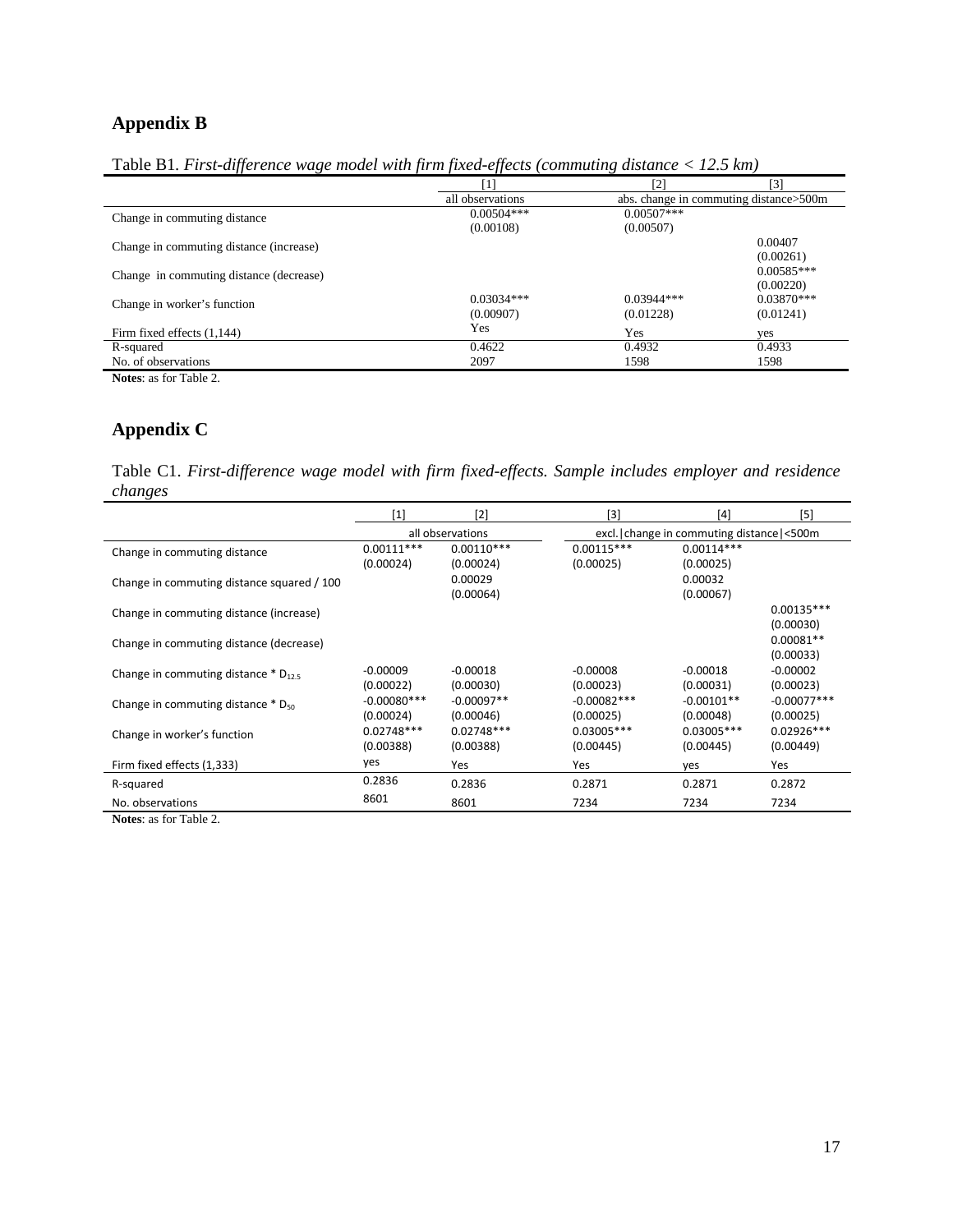| vv                                                 |                           | vv                        |                                          |                            |                           |
|----------------------------------------------------|---------------------------|---------------------------|------------------------------------------|----------------------------|---------------------------|
|                                                    | $[1]$                     | $[2]$                     | $[3]$                                    | $[4]$                      | [5]                       |
|                                                    | all observations          |                           | excl. change in commuting distance <500m |                            |                           |
| Change in commuting distance                       | $0.00347***$              | $0.00431***$              | $0.00355***$                             | $0.00437***$               |                           |
|                                                    | (0.00060)                 | (0.00067)                 | (0.00062)                                | (0.00070)                  |                           |
| Change in commuting distance squared / 100         |                           | $-0.00222**$              |                                          | $-0.00216**$               |                           |
|                                                    |                           | (0.00082)                 |                                          | (00085)                    |                           |
| Change in commuting distance (increase)            |                           |                           |                                          |                            | $0.00386***$              |
|                                                    |                           |                           |                                          |                            | (0.00067)                 |
| Change in commuting distance (decrease)            |                           |                           |                                          |                            | $0.00331***$              |
|                                                    |                           |                           |                                          |                            | (0.00065)                 |
| Change in commuting distance $*$ D <sub>12.5</sub> | $-0.00203***$             | $-0.00197***$             | $-0.00205***$                            | $-0.00200***$              | $-0.00207***$             |
|                                                    | (0.00052)                 | (0.00052)                 | (0.00054)                                | (0.00054)                  | (0.00054)                 |
| Change in commuting distance * D <sub>50</sub>     | $-0.00298***$             | $-0.00235***$             | $-0.00302***$                            | $-0.00241***$<br>(0.00064) | $-0.00306***$             |
|                                                    | (0.00057)<br>$0.02563***$ | (0.00061)<br>$0.02573***$ | (0.00060)<br>$0.02789***$                | $0.02804***$               | (0.00060)<br>$0.02708***$ |
| Change in worker's function                        | (0.00418)                 | (0.00417)                 | (0.00490)                                | (0.00490)                  | (0.00494)                 |
|                                                    | Yes                       |                           |                                          |                            |                           |
| Firm fixed effects (1,201)                         |                           | Yes                       | yes                                      | Yes                        | Yes                       |
| R-squared                                          | 0.3033                    | 0.3041                    | 0.3131                                   | 0.3140                     | 0.3133                    |
| No. observations                                   | 7248                      | 7248                      | 6153                                     | 6153                       | 6153                      |
| $\sim$ m i i $\sim$                                |                           |                           |                                          |                            |                           |

Table C2. *First-difference wage model with firm fixed-effects. Sample included employer changes* 

**Notes**: as for Table 2.

Table C3. *First-difference wage model with firm fixed-effects. Sample includes residence changes* 

|                                                    | $[1]$         | $[2]$            | [3]           | [4]                                                  | $[5]$         |
|----------------------------------------------------|---------------|------------------|---------------|------------------------------------------------------|---------------|
|                                                    |               | all observations |               | excl. change in commuting distance <a>[&lt;500</a> m |               |
| Change in commuting distance                       | $0.00111***$  | $0.00109***$     | $0.00117***$  | $0.00115***$                                         |               |
|                                                    | (0.00026)     | (0.00026)        | (0.00028)     | (0.00028)                                            |               |
| Change in commuting distance squared / 100         |               | 0.00056          |               | 0.00057                                              |               |
|                                                    |               | (0.00070)        |               | (0.00073)                                            |               |
| Change in commuting distance (increase)            |               |                  |               |                                                      | $0.00134***$  |
|                                                    |               |                  |               |                                                      | (0.00035)     |
| Change in commuting distance (decrease)            |               |                  |               |                                                      | $0.00096**$   |
|                                                    |               |                  |               |                                                      | (0.00038)     |
| Change in commuting distance $*$ D <sub>12.5</sub> | $-0.00007$    | $-0.00024$       | $-0.00007$    | $-0.00024$                                           | $-0.00004$    |
|                                                    | (0.00024)     | (0.00032)        | (0.00025)     | (0.00034)                                            | (0.00025)     |
| Change in commuting distance $*$ D <sub>50</sub>   | $-0.00078***$ | $-0.00112**$     | $-0.00081***$ | $-0.00116**$                                         | $-0.00079***$ |
|                                                    | (0.00027)     | (0.00050)        | (0.00028)     | (0.00053)                                            | (0.00028)     |
| Change in worker's function                        | $0.02223***$  | $0.02221***$     | $0.02847***$  | $0.02844***$                                         | $0.02842***$  |
|                                                    | (0.00465)     | (0.00465)        | (0.00524)     | (0.00524)                                            | (0.00524)     |
| Firm fixed effects (1,267)                         | Yes           | Yes              | yes           | yes                                                  | Yes           |
| R-squared                                          | 0.3190        | 0.3191           | 0.3219        | 0.3220                                               | 0.3220        |
| No. observations                                   | 7338          | 7338             | 6221          | 6221                                                 | 6221          |

**Notes**: as for Table 2.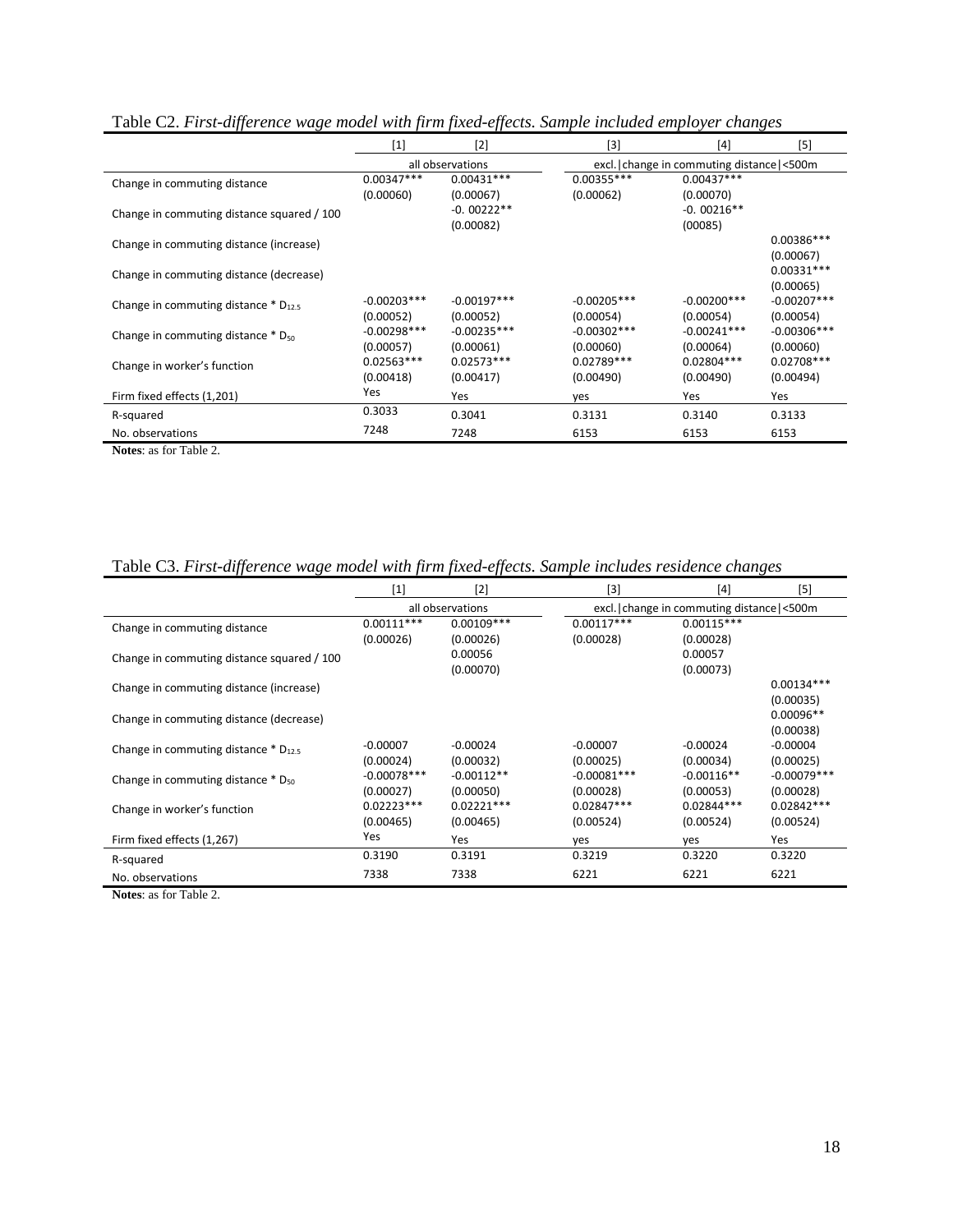## **Appendix D**

Table D1. *Heckman selection models.* E*stimates of logarithm of changes in wage with changes in commuting distance,* firm fixed-*effects.*

|                                                                 |                                               | $[1]$                    | $[2]$                      | $[3]$                | $[4]$         | $[5]$         | [6]           |
|-----------------------------------------------------------------|-----------------------------------------------|--------------------------|----------------------------|----------------------|---------------|---------------|---------------|
|                                                                 | Change in commuting distance                  | $0.00477***$             | $0.00535***$               | $0.00480***$         | $0.00479***$  | $0.00531***$  | $0.00480***$  |
|                                                                 |                                               | (0.00067)                | (0.00074)                  | (0.00068)            | (0.00067)     | (0.00074)     | (0.00068)     |
|                                                                 | Change in commuting distance                  | $-0.00221**$             | $-0.00194**$               | $-0.00197**$         | $-0.00214**$  | $-0.00192**$  | $-0.00194**$  |
|                                                                 | squared / 100                                 | (0.00081)                | (0.00091)                  | (0.00082)            | (0.00081)     | (0.00091)     | (0.00082)     |
|                                                                 | Change in commuting distance                  | $-0.00239***$            | $-0.00294***$              | $-0.00247***$        | $-0.00238***$ | $-0.00291***$ | $-0.00246***$ |
|                                                                 | $*D_{12.5}$                                   | (0.00052)                | (0.00058)                  | (0.00053)            | (0.00052)     | (0.00058)     | (0.00053)     |
|                                                                 | Change in commuting distance                  | $-0.00288***$            | $-0.00354***$              | $-0.00304***$        | $-0.00287***$ | $-0.00351***$ | $-0.00304***$ |
|                                                                 | * D <sub>50</sub>                             | (0.00063)                | (0.00069)                  | (0.00064)            | (0.00063)     | (0.00069)     | (0.00064)     |
|                                                                 | Change in worker's function                   | $0.01819***$             | $0.01566***$               | $0.01840***$         | $0.01841***$  | $0.01482***$  | $0.01837***$  |
|                                                                 |                                               | (0.00471)                | (0.00513)                  | (0.00478)            | (0.00472)     | (0.00514)     | (0.00478)     |
|                                                                 | Dummy indicating 1 child                      |                          |                            |                      | $0.01871***$  | $0.01370**$   | $0.01713**$   |
| Logarithm of changes in wage                                    |                                               |                          |                            |                      | (0.00622)     | (0.00656)     | (0.00637)     |
|                                                                 | Dummy indicating 2 children                   |                          |                            |                      | $0.01457**$   | 0.00811       | $0.01271**$   |
|                                                                 |                                               |                          |                            |                      | (0.00628)     | (0.00609)     | (0.00634)     |
|                                                                 | Dummy indicating 3 or more                    |                          |                            |                      | $0.01909*$    | $0.01715*$    | $0.01712*$    |
|                                                                 | children                                      |                          |                            |                      | (0.01004)     | (0.01058)     | (0.01007)     |
|                                                                 | Change in commuting distance                  | $-0.01481***$            | $-0.01265**$               | $-0.01184***$        | $-0.01228***$ | $-0.01291***$ | $-0.01085***$ |
|                                                                 |                                               | (0.00179)                | (0.00503)                  | (0.00163)            | (0.00176)     | (0.00501)     | (0.00160)     |
|                                                                 | Change in commuting distance                  | $-0.00678$               | 0.03425                    | $-0.00226$           | $-0.08096$    | 0.00244       | $-0.00211**$  |
|                                                                 | squared / 100                                 | (0.00515)                | (0.00629)                  | (0.00445)            | (0.05338)     | (0.06126)     | (0.00449)     |
|                                                                 | Change in commuting distance                  | $0.00649**$              | $0.00974**$                | $0.00674***$         | 0.00809 ***   | $0.00956**$   | $0.00708***$  |
|                                                                 | $*$ D <sub>12.5</sub>                         | (0.00235)                | (0.00387)                  | (0.00203)            | (0.00239)     | (0.00387)     | (0.00204)     |
|                                                                 | Change in commuting distance                  | 0.00825**                | $0.01076**$                | $0.00773***$         | $0.01043**$   | $0.01060**$   | $0.00830***$  |
|                                                                 | $*D_{50}$                                     | (0.00373)                | (0.00459)                  | (0.00317)            | (0.00385)     | (0.00456)     | (0.00319)     |
|                                                                 | Change in worker's function                   | $-0.10028**$             | $-0.06952**$               | $-0.05628**$         | $-0.11304***$ | $-0.06816**$  | $-0.05311*$   |
|                                                                 |                                               | (0.03578)                | (0.03290)                  | (0.02867)            | (0.03609)     | (0.03278)     | (0.02871)     |
|                                                                 | <b>Commuting distance</b>                     | $-0.00704***$            | $0.00237**$                | $-0.00284***$        |               |               |               |
|                                                                 | (inst.)                                       | (0.00115)                | (0.00098)                  | (0.00096)            |               |               |               |
|                                                                 | Commuting distance for                        | 0.00006                  | 0.00095                    | 0.00117              |               |               |               |
|                                                                 | spouse (inst.)<br>Distance between workplaces | (0.00102)<br>0.00432 *** | (0.00089)<br>$-0.00277***$ | (0.00082)<br>0.00002 |               |               |               |
| Dependent variable is dummy variable that defines the selection | (inst.)                                       | (0.00093)                | (0.00053)                  | (0.00058)            |               |               |               |
|                                                                 | Dummy indicating 1 child                      |                          |                            |                      | $0.26229***$  | 0.05324       | $0.19066***$  |
|                                                                 |                                               |                          |                            |                      | (0.05211)     | (0.04509)     | (0.04101)     |
|                                                                 | Dummy indicating 2 children                   |                          |                            |                      | $0.47242***$  | 0.02905       | $0.27109***$  |
|                                                                 |                                               |                          |                            |                      | (0.05468)     | (0.04296)     | (0.04086)     |
|                                                                 | Dummy indicating 3 or more                    |                          |                            |                      | $0.44445***$  | 0.01332       | $0.22748***$  |
|                                                                 | children                                      |                          |                            |                      | (0.10289)     | (0.07383)     | (0.07219)     |
|                                                                 | Dummy indicating presence of                  |                          |                            |                      | $0.20456***$  | $-0.11123***$ | 0.04354       |
|                                                                 | children 12-18 years old (inst.)              |                          |                            |                      | (0.05206)     | (0.03151)     | (0.03554)     |
|                                                                 | Intercept                                     | 1.13476***               | $0.86710***$               | $0.60122***$         | 0.88097***    | $0.87916***$  | $0.45019***$  |
|                                                                 |                                               | (0.03458)                | (0.02972)                  | (0.02774)            | (0.02889)     | (0.02761)     | (0.02364)     |
|                                                                 | Sigma                                         | $0.15506***$             | $0.18177***$               | $0.15525***$         | $0.15378***$  | $0.18249***$  | $0.15441***$  |
|                                                                 |                                               | (0.00183)                | (0.00244)                  | (0.00210)            | (0.00159)     | (0.00241)     | (0.00179)     |
|                                                                 | Rho                                           | $0.23939***$             | $-0.83025***$              | 0.16996              | 0.13022       | $-0.83784***$ | 0.10310       |
|                                                                 |                                               | (0.08353)                | (0.01636)                  | (0.11363)            | (0.10630)     | (0.01529)     | (0.13848)     |
|                                                                 | Log Likelihood                                | $-355$                   | $-882$                     | $-2481$              | $-283$        | $-887$        | $-2441$       |
|                                                                 | No. Observations                              | 8601                     | 8601                       | 8601                 | 8601          | 8601          | 8601          |

**Notes**: (1) Columns [1] and [4] account for selection regarding residence change; columns [2] and [5] account for selection regarding employer change, columns [3] and [6] account for selection regarding both changes.

(2) Max.likelihood method is used to estimate the model. The coefficient associated with inverse Mills ratios is defined as σ multiplied with ρ.

(3) \*\*\*,\*\*,\* indicate that estimates are significantly different from zero at the 0.01, at the 0.05 and the 0.10 level, respectively.

(4) Standard errors are in parentheses.

(5) All explanatory variables in the selection equation are in 2003, so prior to the (possible) move.

(6) Instruments are indicated with bold type.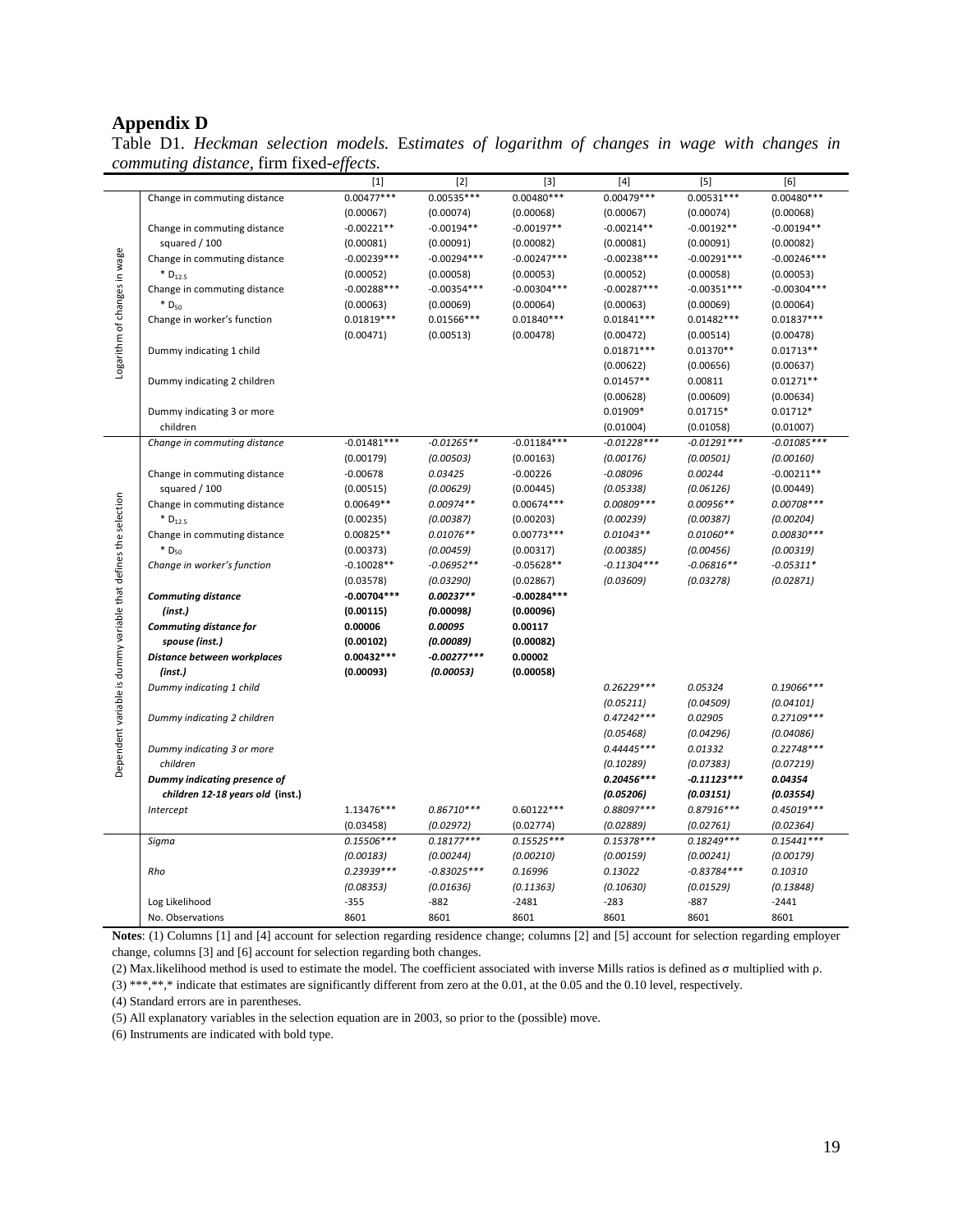#### **References**

- Benito, A., and Oswald, A., 1999. Commuting in Great Britain in the 1990s, Warwick, Department of Economics, University of Warwick
- Borjas, G.J., 1980. The relationship between wages and weekly hours of work: the role of division bias. The Journal of Human Resources 15 (3), 409–23.
- Cahuc, P., F. Postel-Vinay, and J.-M. Robin, 2006, Wage bargaining with on-the-job search: theory and evidence, Econometrica, Vol. 74, No. 2, 323-364
- Deding, M., Filges, T. and van Ommeren, J.N., 2009. Spatial mobility and commuting: the case of twoearner households, Journal of Regional Science, Vol. 49, no. 1, pp. 113-147
- Fosgerau M., K. Hjorth and S. V. Lyk-Jensen, 2007. The Danish Value of Time Study, Report 5, Danish Transport Research Institute
- Fujita, M., J-F. Thisse and Y. Zenou, 1997. On the endogeneous formation of secondary employment centers in a city, Journal of Urban Economics, 41, 337-357
- Gertler, M., L. Sala and A. Traigari (2008), An estimated monetary DSGE model with unemployment and staggered nominal wage bargaining, Journal of Money, Credit and Banking, Vol. 40, No. 8, 1713-1764
- Gibbons, S., Machin, S., 2006. Transport and labour market linkages: empirical evidence, implications for policy and scope for further UK research. Commissioned for the Eddington Study.
- Gubits, D.B., 2004. Commuting, work hours, and the metropolitan labor supply gradient. Mimeo.
- Gutiérrez-i-Puigarnau, E., van Ommeren, J.N., 2010. Labour supply and commuting. Journal of Urban Economics, 68 (1), 82-89.
- Hall, R., 2008. Sources and mechanisms of cyclical fluctuations in the labor market, Mimeo, Stanford University.
- Iversen, T. 1996. Power, Flexibility, and the Breakdown of Centralized Wage Bargaining: Denmark and Sweden in Comparative Perspective. Comparative Politics, Vol. 28, No. 4, 399-436.
- Madsen, P. K., 2002. The Danish model of "flexicurity" A paradise with some snakes, Interactions between Labour Market and Social Protection, Brussels May 16, 2002.
- Manning, A., 2003. The real thin theory: monopsony in modern labour markets. Labour Economics 10 (2), 105–31.
- Marimom, R. and F. Zilibotti, 1999. Unemployment versus mismatch of talents: Reconsidering unemployment benefits, Economic Journal 109, 266–291.
- Mortensen, D., and E. Nagypal, 2007. More on unemployment and vacancy fluctuations, Review of Economic Dynamics, 10:3, 327–47.
- Pissarides, C. A., 2000. Equilibrium Unemployment Theory, second ed., MIT Press, Cambridge